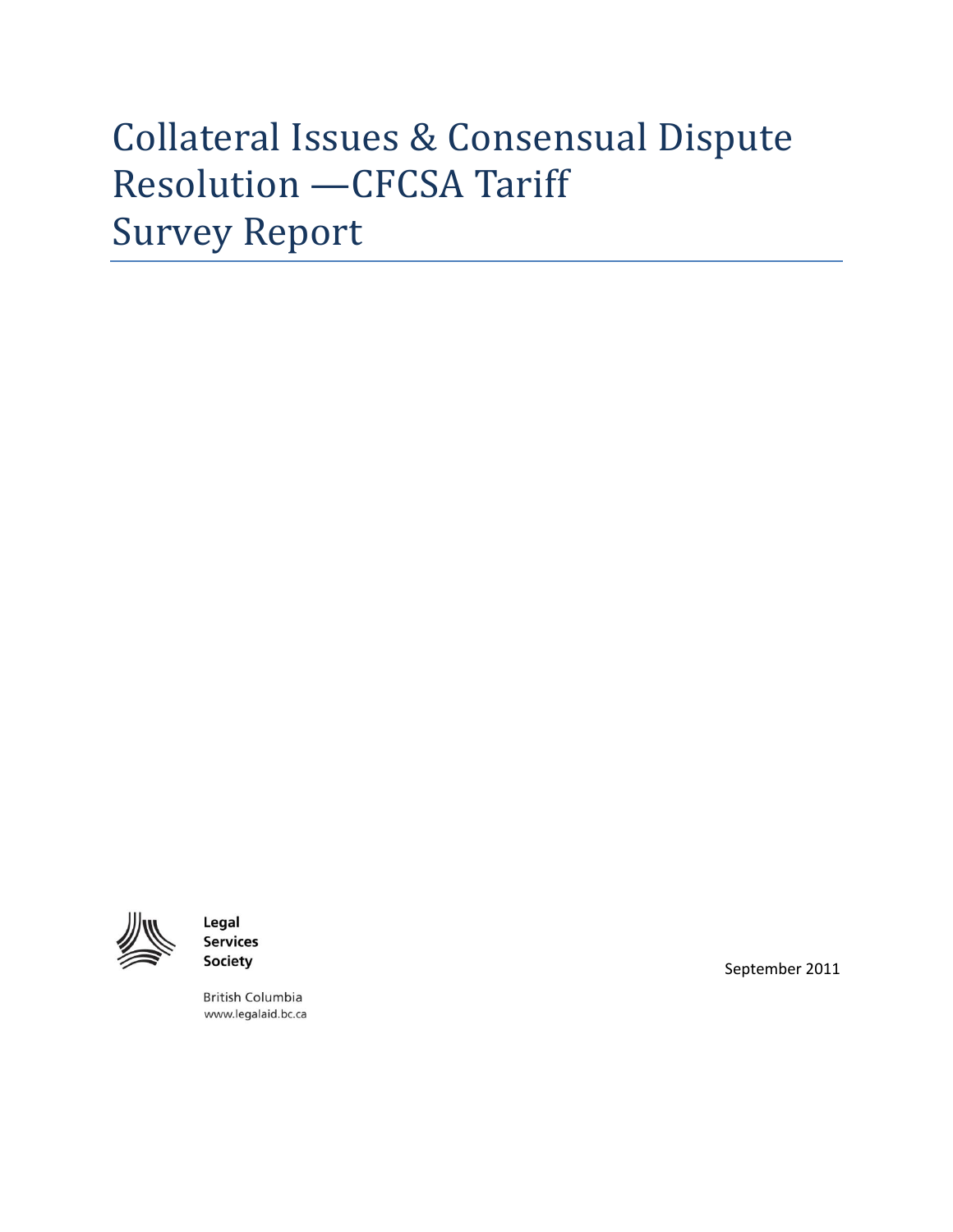## **Contents**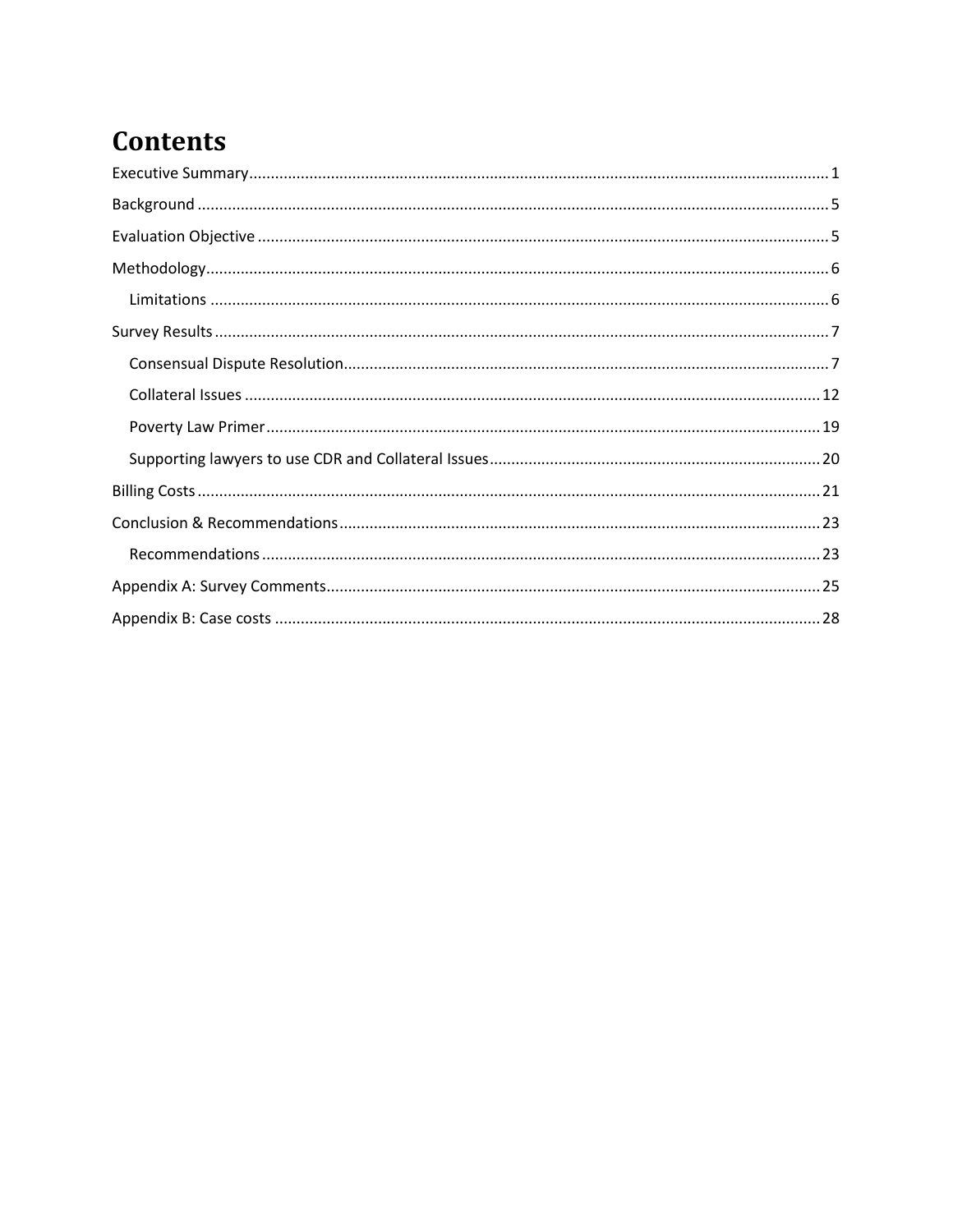## <span id="page-2-0"></span>**Executive Summary**

This report describes the results of a survey sent to 319 CFCSA lawyers in July 2011. The purpose of the survey was to find out more about how lawyers were using -- or why they were not using -- the Collateral Issues and Consensual Dispute Resolution tariff items, which were introduced in July 2008.

To be included in the survey, lawyers had to have taken at least two CFCSA referrals during the period when the items were in effect but before tariff simplification: July 2008 to November 2010. CMS data was also examined to find out if lawyers' perceptions of the benefits of using the items were reflected in the billing results.

Of the 319 lawyers who were emailed the survey, 98 responded and, of those, 84 completed the survey (26%). This response rate is similar to other LSS lawyer surveys.

## **Results for Consensual Dispute Resolution**

Fifty of the 98 lawyers said they had used the Consensual Dispute Resolution (CDR) tariff item, which represents just over half of the actual number of lawyers in CMS who billed it.

In summary, the survey found:

- A large proportion (38%) of the respondents said they had billed for CDR five or more times, which is a little higher than average according to CMS.
- The lawyers said they largely used the tariff item to prepare and attend four-way meetings, family group meetings, and family meetings.
- The biggest impacts of using the CDR items according to the respondents were that it took less time to resolve the matter, court was avoided, and clients' matters were resolved.
- Respondents said their CDR cases most often resulted in a Temporary Custody Order, the child being returned to the parent, or the child being put in the care of a family member.
- Those lawyers who said they did not use CDR said it was because they did not know about it (18 lawyers), they did not think it would be helpful to their client (9 lawyers), there was not enough time (5), and other (16).

### **Comparison to CMS data**

Although the respondents thought the cases involving a consensual dispute resolution process took less time to resolve, CMS data indicated that cases where CDR was billed took longer. However, the cases where CDR was used may have taken longer for other reasons, and cases where CDR was not billed may have been cases that were easier to resolve quickly.

Lawyers who responded also perceived that their CDR cases avoided court, but CMS data indicates that most cases involved a hearing.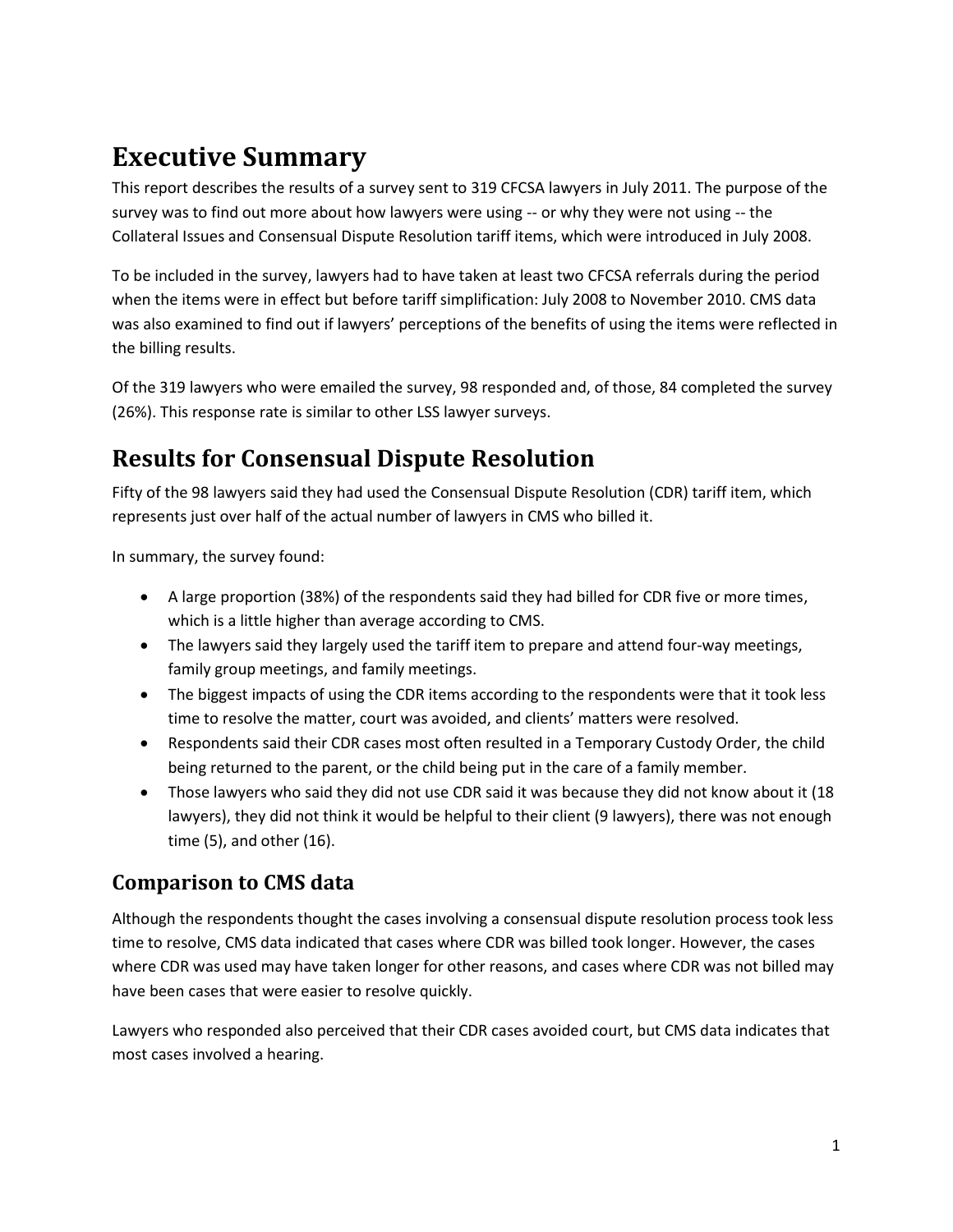The survey respondents indicated more incidences of the child being returned to the family than the billing forms "final results" data showed, which also indicated more Continuing Custody Orders than the lawyers recalled.

There are limitations to comparing overall CMS data to lawyers' recollections of their own experiences. Where there are wide differences, it might indicate that the lawyers surveyed do not represent the average, that their recollections are inaccurate, or that the CMS data does not directly correlate with the survey questions.

## **Collateral Issues**

Forty-four respondents (almost half) said they had used the Collateral Issues tariff item, which represents almost half of the lawyers who billed the item according to CMS.

The survey found:

- The collateral issues most faced by the respondents' clients were housing (78%), mental health (78%), drugs and alcohol (76%), income (63%), and access to healthcare and other benefit programs and services (50%).
- The respondents used the tariff item to interview clients to identify their issues (93%), research and advise a remedy (68%), help clients to fill out forms (68%), advocate for clients with an administering agent (66%), and link clients to an advocate (56%).
- Of the respondents who could remember, most said the cases where the collateral issues tariff item was used had resulted in the child being returned to the home, a Temporary Custody Order, or going to court. Compared to the "final results" in CMS, more of the survey respondents' cases resulted in the child being returned to the home than the CMS data suggests.
- Most of the respondents said that helping their clients with collateral issues helped them meet the conditions necessary to keep their child at home or move towards meeting those conditions.
- 47 lawyers (about half) said they had not used the Collateral Issues tariff. Most said it was because they did not know about it, or that their clients did not have other issues that would affect the outcome of their CFCSA case.

### **Poverty Law Primer**

In September 2009, LSS produced a *Poverty Law Primer* to assist lawyers and advocates with clients who have issues related to their main legal matter. It was largely distributed to advocates but was also mailed out to the 72 lawyers who billed the most for Collateral Issues.

The survey found:

 Of the lawyers who said they billed for Collateral Issues, only 6 (out of 41) said they had used the *Poverty Law Primer;* another 5 survey respondents who had not billed for Collateral Issues said they used the primer.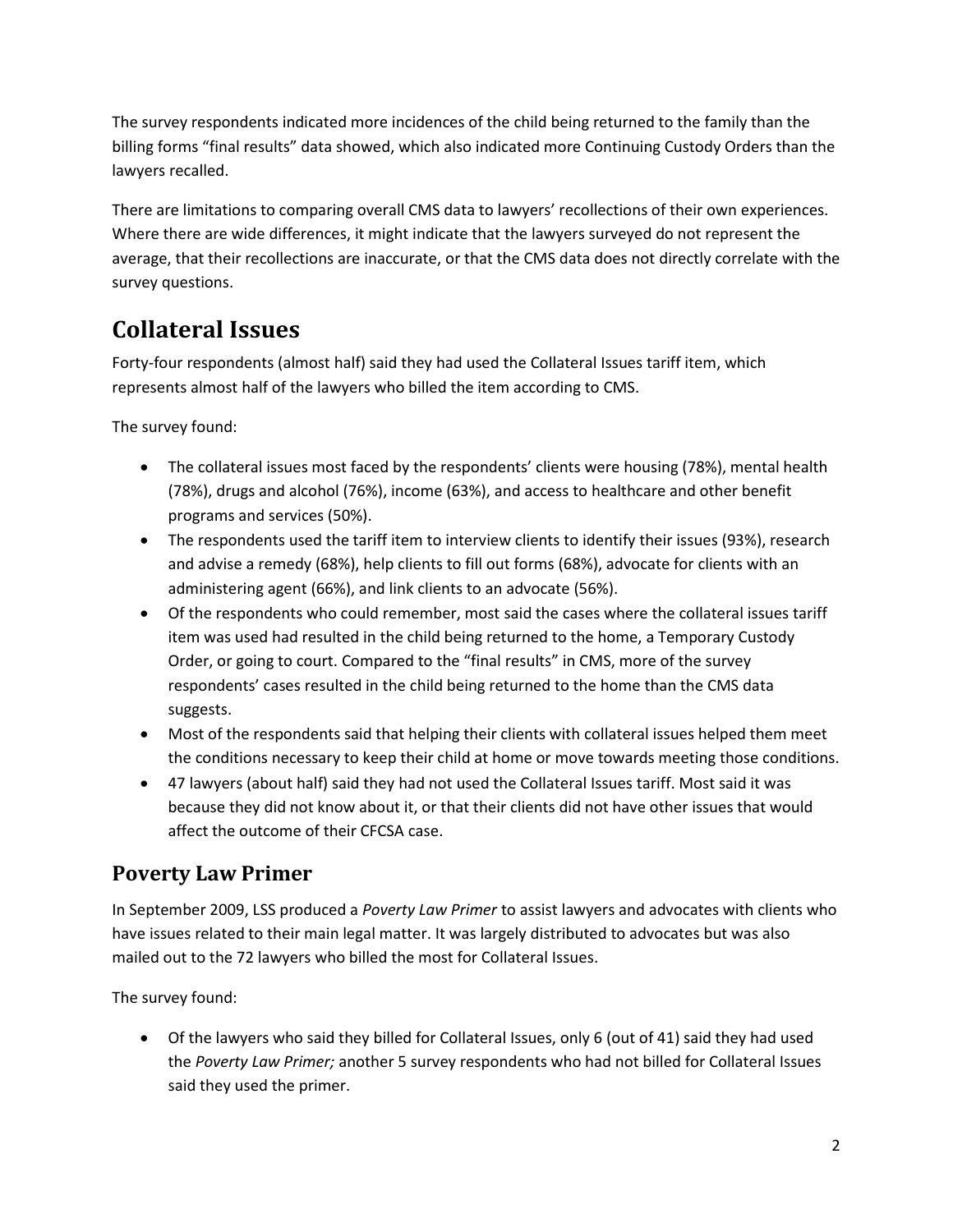- The sections of the primer used most by the 11 lawyers were those on housing (residential tenancy) and welfare law.
- The 74 respondents who said they had not used the primer said they did not know it was available.

## **Supporting lawyers**

Forty-eight lawyers provided a comment regarding what, if anything, LSS could do to support their use of the CDR and/or Collateral Issues tariff items to help their clients. The main themes that emerged were as follows, with the number of mentions:

- Provide more training/resources (on how to help with collateral issues and/or consensual dispute resolution processes) (12)
- Provide more hours/expand tariff (9)
- Promote these items more (5)
- Exempt Keep these items in the tariff  $(5)$

### **Costs**

Of the 3,712 CFCSA cases billed between July 1, 2008, and June 30, 2010, just 8% (292 cases) billed for CDR attendance and nearly 9% (317 cases) billed for Collateral Issues. While the average cost of cases that include billings for CDR or Collateral Issues is considerably higher, the proportion of the total cost for those tariff items is small. For example, in fiscal year 2009/2010, \$124,576 was spent on tariff codes 5100, 5125 and 5191, which was just 3% of the total CFCSA costs that year (which were \$4,649,486).

## **Conclusion**

The Collateral Issues and Consensual Dispute Resolution tariff items are considered valuable to the survey respondents who used them. While CMS data shows that cases that involve a consensual dispute resolution process tend to be lengthier and more costly than those that do not, it may be that CDR is used in more complicated cases, and the cases where it is not used are the ones that are simply easier to resolve.

The respondents indicated that using CDR and Collateral Issues results in better outcomes for the child, though it is unclear whether CMS data supports this.

According to the survey results, the *Poverty Law Primer* is not used very often. The lawyers who help their clients with poverty law issues tended to be more comfortable with that area of law already. Many respondents were not aware of the primer.

### **Recommendations**

 Consider measuring client satisfaction with CFCSA services and whether there are differences between those who enter into CDR processes and receive help with their other issues and those who do not. It is recommended that client satisfaction with CDR and help with collateral issues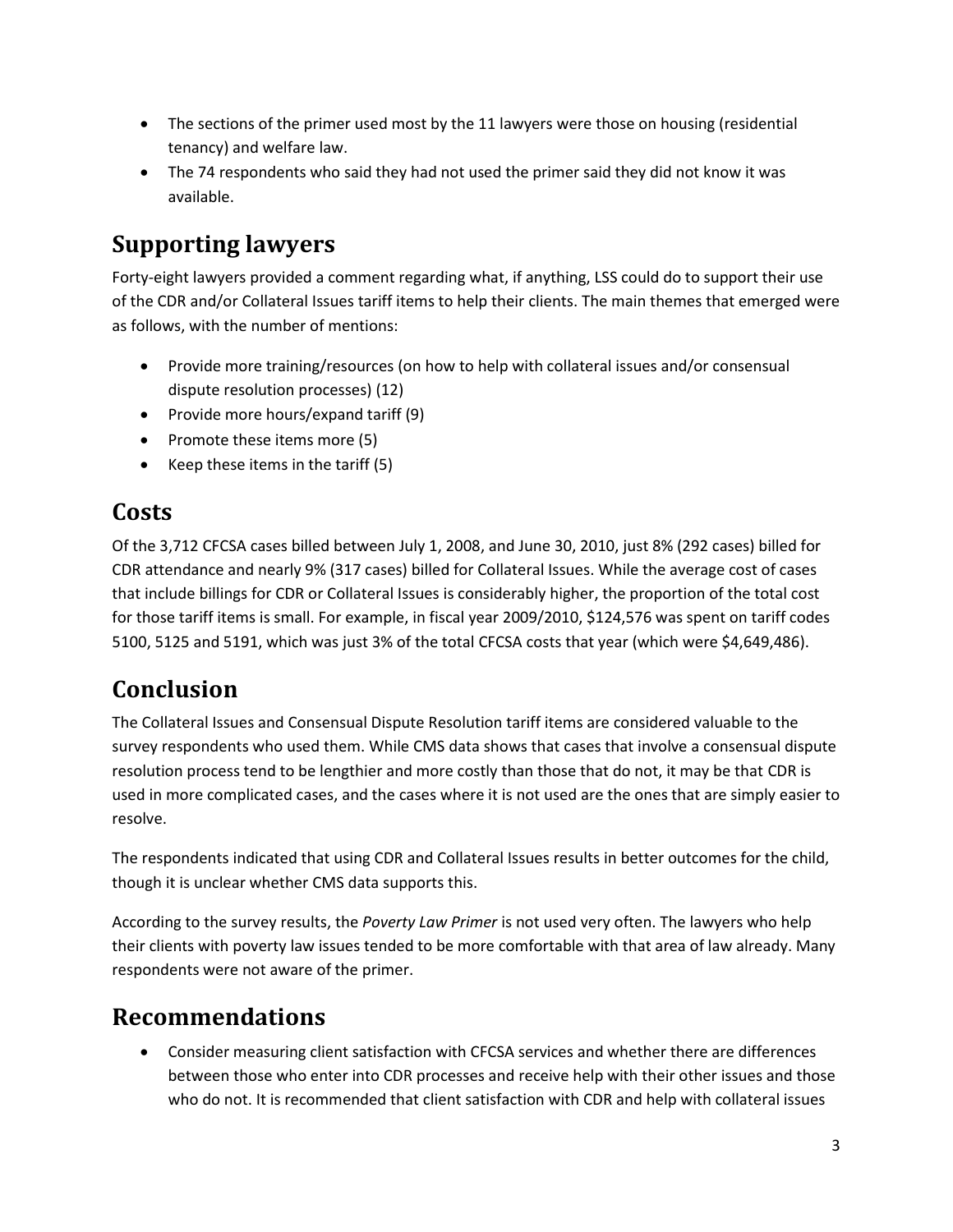be included in an evaluation of all CFCSA services. Limitations may include whether clients can distinguish between CDR and mediation. Given the sensitivity of CFCSA cases, an exit survey at various points of service may be the best way to reach clients.

- Analyze the same CMS data used in this report on a yearly basis, looking for trends over time.  $1$
- Promote the use of Collateral Issues and Consensual Dispute Resolution to the tariff bar and clients.
- Promote the *Poverty Law Primer* only if it is considered worthwhile to keep this up-to-date and in print or online.
- Consider creating an online version of the *Poverty Law Primer* that can be regularly updated on the LSS website. This will also serve the purpose of supporting the society's goal of integrated services and the lawyers who are expected to carry it out.
- Provide lawyers with a list of community resources to assist in helping with Collateral Issues and place it on the LSS website. Likewise, such resources directed at lawyers will support the society's goal of integrated services.
- Arrange CLE or other lawyer training in how to address clients' related issues.
- Decide what results data is most useful for future operational and evaluation purposes and consider updating the billing forms. Track data for analysis rather than purely billing purposes, which will make interpretation less difficult. Require lawyers to input this data to proceed further in e-billing without making it onerous.

 $\overline{\phantom{a}}$ 

 $^1$  Note that it will no longer be possible to separate out data for CDR and mediation under the simplified tariff.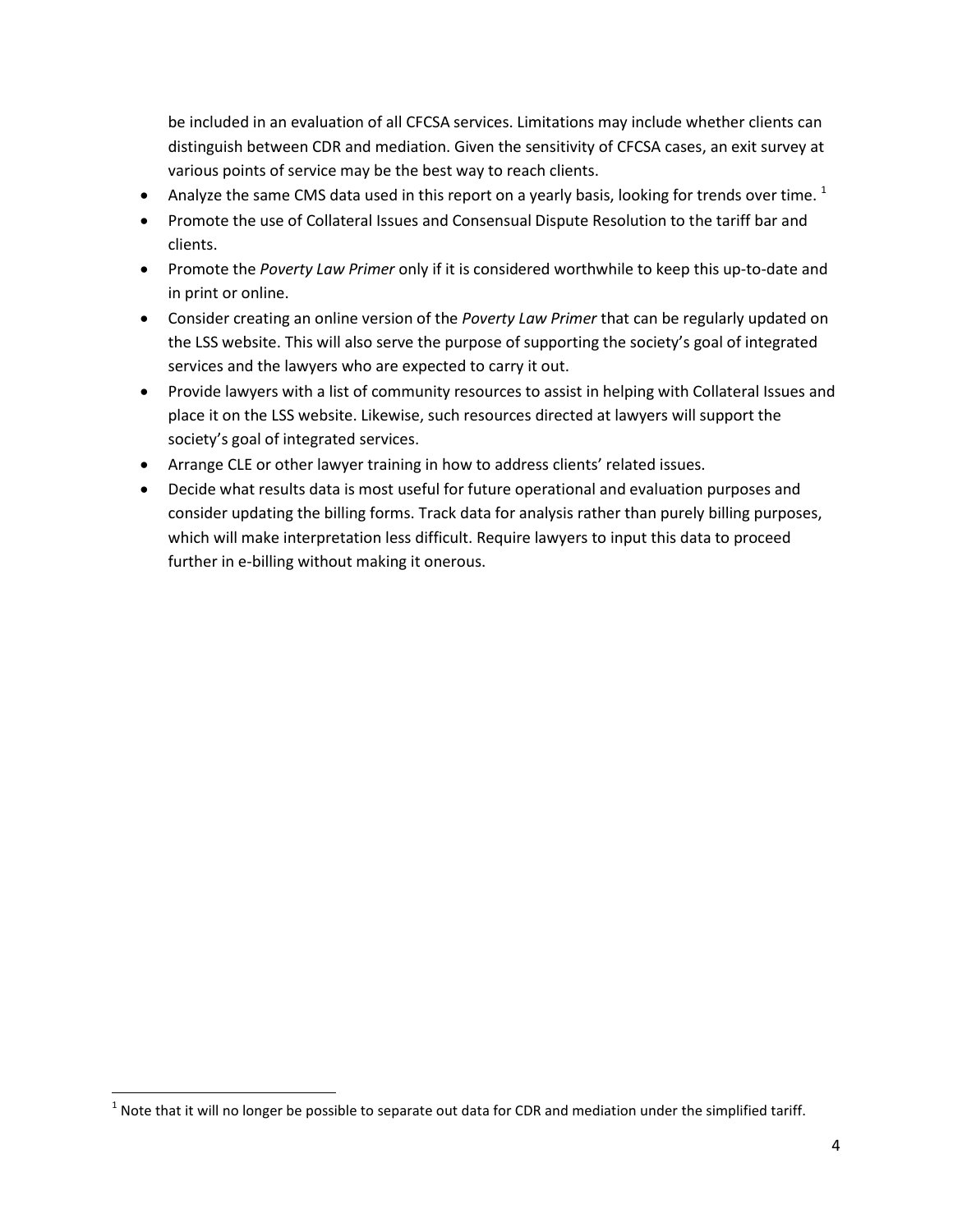## <span id="page-6-0"></span>**Background**

In July 2008, three new items were introduced into the CFCSA tariff:

- Preparation for consensual dispute resolution (CDR) processes (up to 5 hours to prepare client for CDR meetings)
- Attendance at consensual dispute resolution meetings (up to 8 hours for attending CDR meetings)
- Collateral issues (up to 4 hours to assist clients with issues such as income, housing, immigration status, drugs and alcohol, mental health, residential schools, health care)

The items were one of the society's new civil initiatives to promote holistic approaches to legal aid services. Dispute resolution services were already in the Family tariff, but were added to the CFCSA tariff in response to the private bar's suggestion that such services would benefit CFCSA clients too. The changes to the tariff for mediation and other consensual dispute resolution processes were also made to match changes in legal practice.

The objectives of the CDR and collateral issues tariff items were to:

- Avoid going to trial (mediated agreements are preferred over hearings)
- Provide help for related issues (and thereby reduce the number of returning clients)

In October 2009, the items were discontinued due to much higher than expected billings.

When money became available, and to support integrated services, CDR and collateral issues were reinstated in February 2010.

Under the simplified tariff, CDR processes and mediation were combined under one tariff item. Since November 17, 2010, lawyers can bill up to 10 hours for preparation for mediation and/or CDR, actual time for attendance for mediation and/or CDR, and up to 4 hours to assist with collateral issues.

## <span id="page-6-1"></span>**Evaluation Objective**

Collateral Issues and Consensual Dispute Resolution tariffs have been used often by some lawyers, and not at all by others. Between July 1, 2008, and June 30, 2010, 369 legal aid lawyers billed fees on 4,370 CFCSA referrals. Of those, 94 (25%) lawyers billed CDR fees on 313 referrals. The same number billed for Collateral Issues on 335 referrals. Forty-seven lawyers billed for both tariff items.

The objective of the evaluation was to find out more about how using the items helps lawyers and their clients, why some lawyers are not using them, and what, if anything, LSS can do to support lawyers to use the items. It will also include measuring the effectiveness of the *Poverty Law Primer*, which was developed to assist lawyers to provide help to clients with other related issues.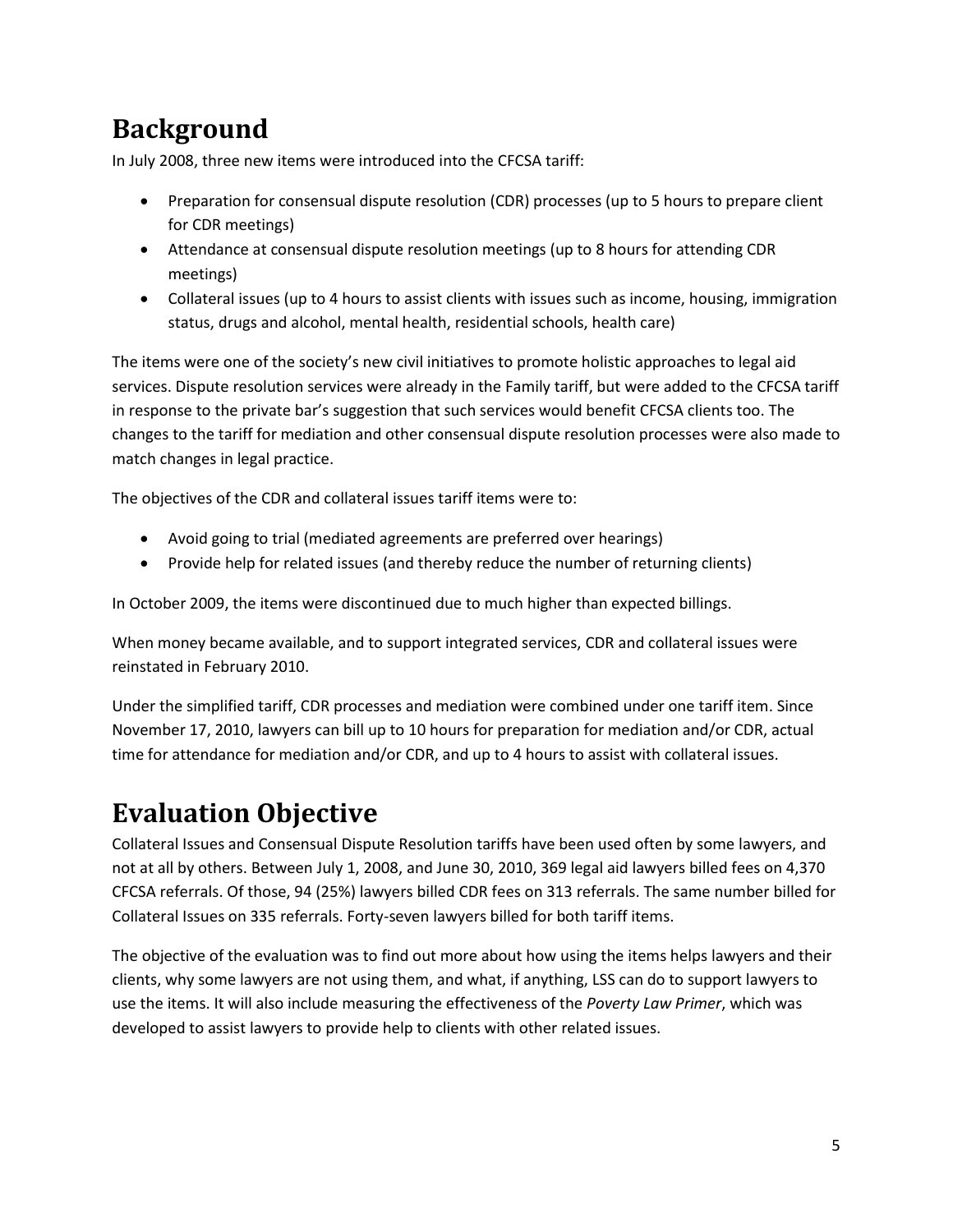## <span id="page-7-0"></span>**Methodology**

A survey aimed at lawyers with some CFCSA experience was developed with input from the Legal Services Department. Lawyers who took at least 2 CFCSA referrals in a year during the period that the CDR and Collateral Issues tariffs were in effect (between July 2008 and November 2010) were surveyed via email between July 14 and July 28, 2011. CFCSA lawyers were notified in advance of the survey; and one week after they received the survey link, they were reminded of the closing date. They were also offered the chance to win a cash draw for participating.

Taking out the small number of lawyers without email addresses, with incorrect addresses, and inactive lawyers, the survey population was 319 lawyers.

CMS data was also examined for hearing attendance, costs, and case outcomes before tariff simplification. However it is too early to compare the pre- and post-simplification periods.

## <span id="page-7-1"></span>**Limitations**

The survey population was finite (everyone who could be sampled was sampled), which left no room for increasing the sample size, though it targeted more of those who were in the best position to respond knowledgeably.

Note when reading the results that lawyers were asked to refer to their use of the Consensual Dispute Resolution (CDR) and Collateral Issues tariff items during the period July 2008 to November 2010 before tariff simplification. A few comments in the survey results suggest that at least a small number of lawyers were referring to both the old and new tariff structures in at least some of their answers (the difference being that under the new tariff, mediation is combined with CDR).

While the report examines both CDR and Collateral Issues, there is no intrinsic relationship between the two tariff items.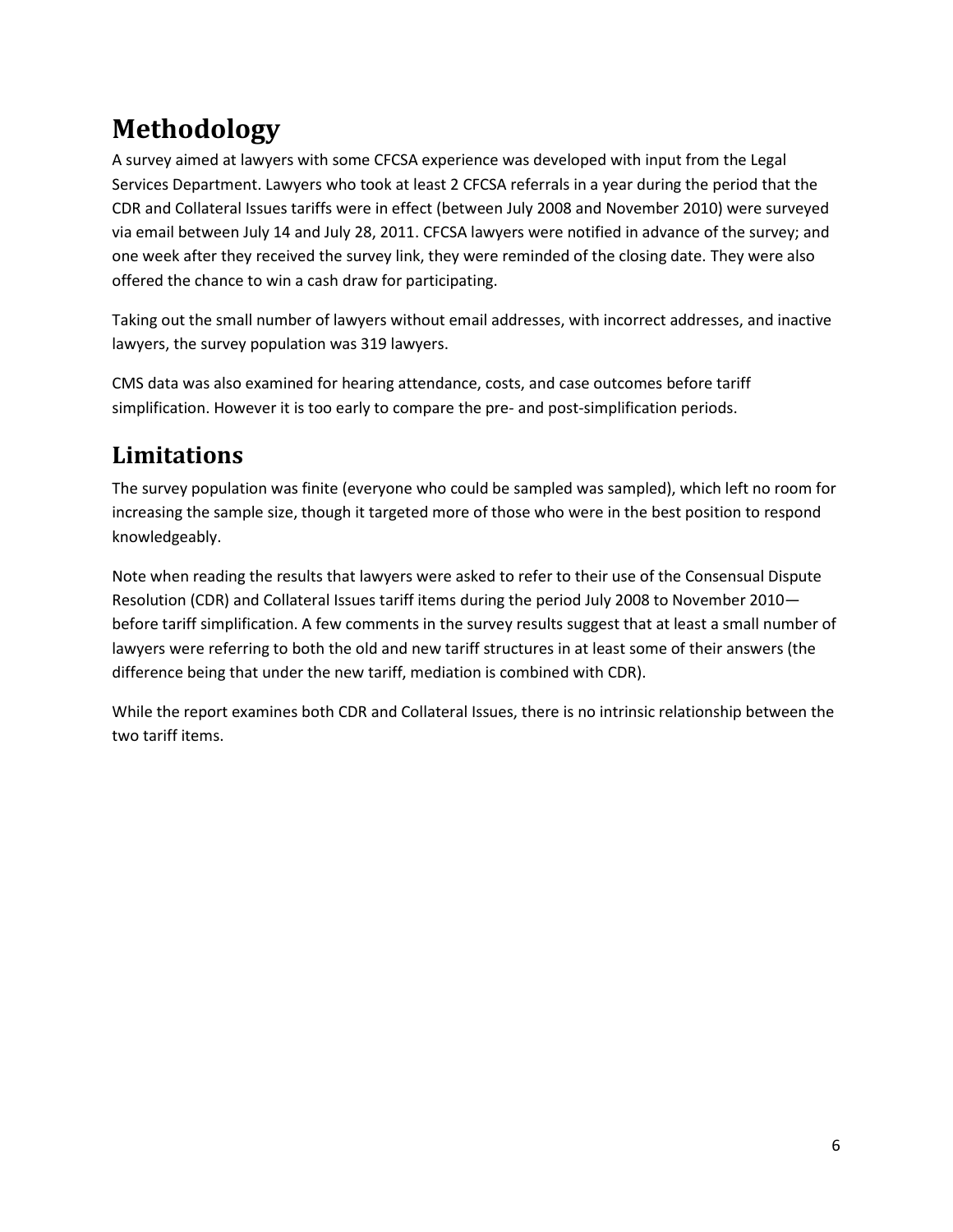## <span id="page-8-0"></span>**Survey Results**

Of the 319 lawyers who were emailed the survey, 98 responded<sup>2</sup> (31%) and 84 of those completed the survey (26%). The response rate means some caution should be applied when interpreting the results, but it is high enough to provide credible insight into how lawyers use the two items of the tariff. In general, email surveys will generate a lower response rate than for telephone surveys. However, 26% closely matches response rates for other LSS lawyer email surveys.<sup>3</sup>

## <span id="page-8-1"></span>**Consensual Dispute Resolution**

The first question in the survey asked respondents if they had ever used the CDR item of the CFCSA Tariff to help a client. Fifty of the 98 lawyers who started the survey said they had used the CDR tariff item. This is a good sized sample of those who use CDR, as it represents just over half the number of lawyers who, according to CMS, billed for an attendance referral before simplification (94), lending credibility to the results.

A large proportion of the survey respondents said they had billed CDR five or more times (38%). The same proportion couldn't remember.



### **Figure 1: Frequency of billings for CDR**

Five or more CDR billings is a little higher than average according to CMS, which shows CFCSA lawyers took an average of 3.3 referrals over two years where CDR was billed<sup>4</sup>. While it is difficult to say how accurate the survey respondents' recollections are, the responses might indicate that many of these lawyers billed for CDR fees more often than the average CFCSA lawyer.

 $\overline{\phantom{a}}$  $^2$  One other lawyer simply responded in an email, "I have not had a good experience with CFCSA."

 $^3$  In 2010, the Lawyer Satisfaction Survey response rate was 29% (after telephone reminders).

 $^4$  Between July 1, 2008, and June 30, 2010, 94 lawyers billed CDR fees on 313 referrals.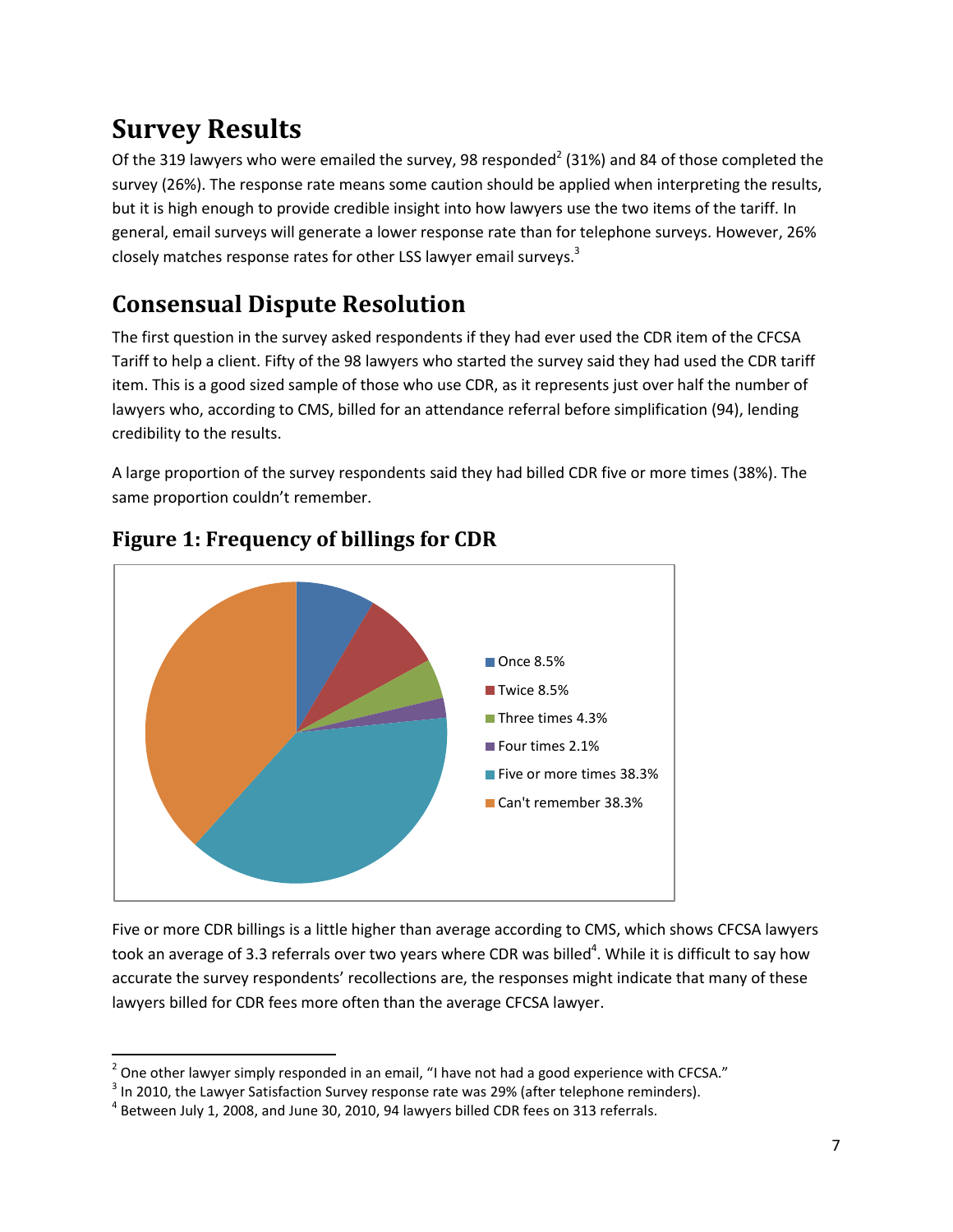The 50 survey respondents who used the CDR tariff item said they used it mostly for preparation and attendance at four-way meetings (39 times), family group meetings (32 times), and family meetings (25 times).

Four respondents commented that they also used it for meetings that included social workers; one respondent said they used it to meet with support workers such as for housing and addiction; and another for meetings with MCFD, support workers, and the parents.

#### **Impact**

The impact of using CDR, according to the 44 respondents who answered, was that it took less time overall to resolve the matter (82%), court was avoided (75%), and clients matters were resolved (52%).



### **Figure 2: Impact of using CDR processes**

### **Length of cases**

Although lawyers perceived that cases involving a consensual dispute resolution process took less time to resolve, CMS data indicates that those cases took longer. Cases where CDR was billed<sup>5</sup> took an average of 471 days (and a median of 467), and cases where CDR was not billed took an average of 334 days (and a median of 264). Lengthier cases might be expected when consensual dispute resolution is involved, but these cases might also have been longer for other reasons. Likewise, the lower median for cases where no CDR was billed likely includes cases that resolved considerably more quickly.

 $\overline{\phantom{a}}$  $<sup>5</sup>$  With assignment dates between July 1, 2008 and June 30, 2009.</sup>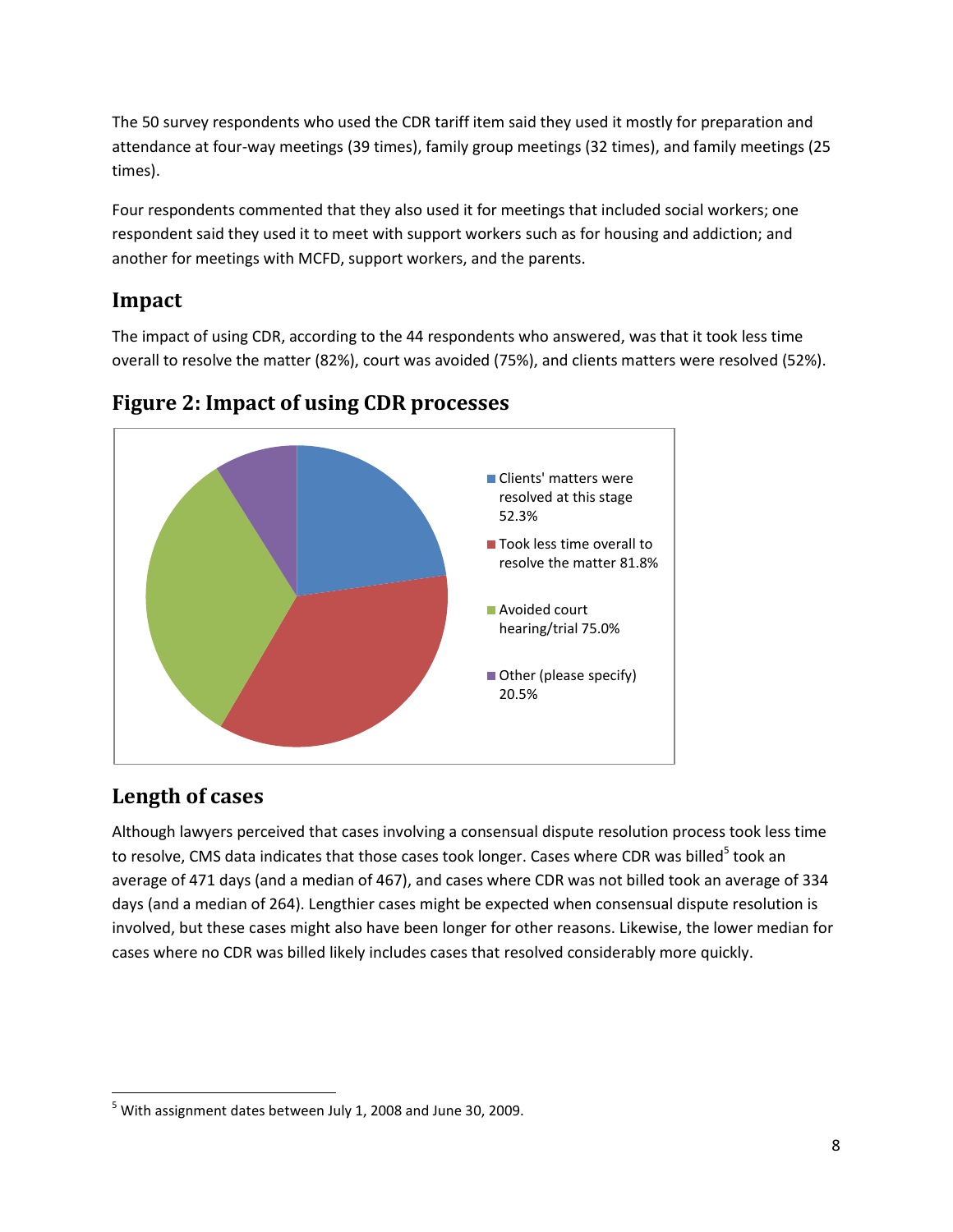### **Frequency of hearing attendance<sup>6</sup>**

While lawyers also perceived that their CDR cases avoided court/trial, according to CMS data, court is not necessarily avoided because a CDR process is used. Of the 292 cases where lawyers billed for CDR attendance between July 1, 2008 and June 30, 2010; 85% of cases involved attendance at a hearing. In comparison, the 3,420 cases where CDR processes were not billed, only 68% involved hearing attendance. Again, there may be reasons other than CDR for this difference, and it is likely that among the cases where CDR processes were not billed there were some that were much more easily resolved.

### **Other impacts**

Those who responded "Other" when asked about the impact of using CDR commented as follows:

[A] plan was developed.

Helps all family members understand that the child belongs to the family and to the community so everyone has to work to place this child in the First Nations community instead of non-native foster care

Avoided the need to file applications for access, etc...

Helped create rapport between counsel and other professionals working with client, helped client create rapport with other professionals

Letter of expectations that settled matter without court process.

FCPC [Family Case Planning Conference] is required, but not always helpful, prefer four-way meetings

Matters important to the client, but not necessarily legal, are dealt with.

I found the CDR process extremely helpful at clarifying issues. Often the clients are cognitively disadvantaged and are unable to accurately tell counsel what the actual parenting problems are. In meetings, that is clarified and I am then able to more clearly present and communicate the issues/real concerns to the client in a language they can understand.

Allowed parties to discuss issues and find resolutions. Also allowed MCFD to discuss expectations.

#### **Case Outcomes**

 $\overline{\phantom{a}}$ 

The outcomes of CFCSA cases cannot be directly attributed to the use of CDR or not, but CDR processes may have influenced the results. Lawyers were asked to recall approximately how many of their cases involving CDR resulted in any of a list of possible outcomes. While not an accurate gauge, the respondents said their cases resulted in a Temporary Custody Order (23 responses, adding up to 75+ cases), followed by the child being returned to the parent (27 responses, or 66+ cases), or in the care of a family member (24 responses; 56+ cases).

 $^6$  CMS also contains hearing types, but the data is not collected in a way that is conducive to analysis.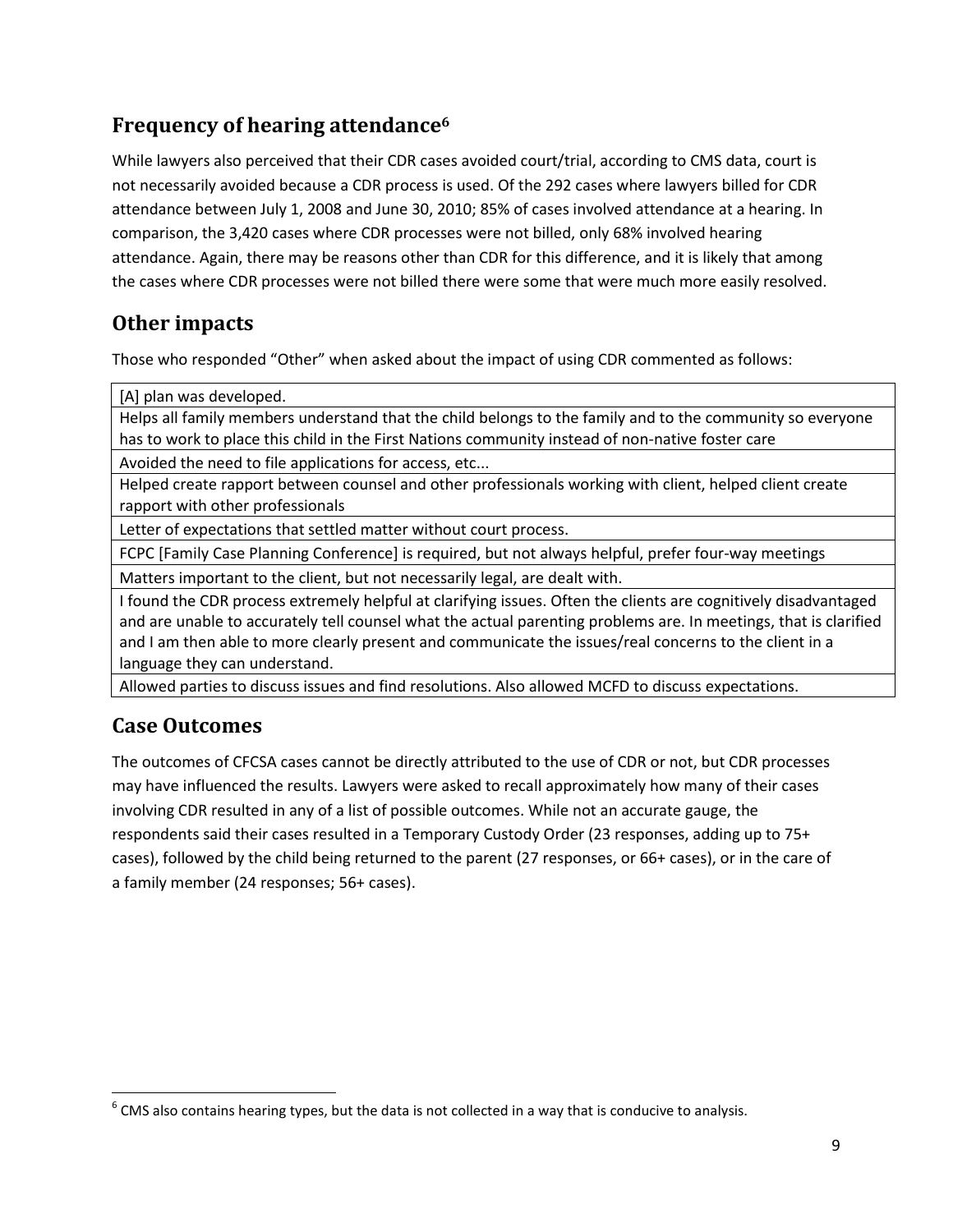| <b>Outcome</b>             | <b>One Case</b> | Two          | <b>Three</b> | <b>Four cases</b> | <b>Five or</b> | <b>Total</b> | Response |
|----------------------------|-----------------|--------------|--------------|-------------------|----------------|--------------|----------|
|                            |                 | Cases        | cases        |                   | more cases     | cases        | count    |
| Temporary                  | $17.4\%$ (4)    | $21.7\%$ (5) | 17.4%        | $4.3\%(1)$        | $39.1\%$ (9)   | 75 or        | 23       |
| Custody Order <sup>7</sup> |                 |              | (4)          |                   |                | more         |          |
| Child returned to          |                 | $22.2\%$ (6) | 25.9%        | $3.7\%(1)$        | $14.8\%$ (4)   | 66 or        | 27       |
| the parent                 | 33.3% (9)       |              | (7)          |                   |                | more         |          |
| Child in the care of       | 45.8% (11)      | $12.5\%$ (3) | 20.8%        | $4.2\%$ (1)       | $16.7\%$ (4)   | 56 or        | 24       |
| a family member            |                 |              | (5)          |                   |                | more         |          |
| Case is still              | $36.8\% (7)$    | $31.6\%$ (6) | $5.3\%(1)$   | $0.0\%$ (0)       | $26.3\%$ (5)   | 47 or        | 19       |
| pending                    |                 |              |              |                   |                | more         |          |
| Continuing                 | $33.3\%$ (4)    | $33.3\%$ (4) | 16.7%        | $0.0\%$ (0)       | $16.7\%$ (2)   | 28 or        | 12       |
| Custody Order              |                 |              | (2)          |                   |                | more         |          |
| Case went to trial         |                 | $16.7\%$ (2) | 16.7%        | $0.0\%$ (0)       | $16.7\%$ (2)   | 26 or        | 12       |
|                            | $50.0\%$ (6)    |              | (2)          |                   |                | more         |          |
| Other (please specify)     |                 |              |              |                   | 11             |              |          |
| 37<br>Answered question    |                 |              |              |                   |                |              |          |

**Survey question: Of the cases where you used a CDR process, what were the outcomes of your clients' cases? Tick the approximate number of cases you had with the outcomes listed.**

Some respondents could not recall the outcomes for all of their cases, and others explained that their response was an estimate. Comments about outcomes included the following:

I do a considerable amount of CFCSA work so I have had more than 5 outcomes for all of the above. I can say however that all CDR processes probably let me resolve about 80% of my files without trial. Access for father arranged. Change of counsel.

I find family group conferencing and family meetings often result in placements with healthy family members until the client can become healthy.

#### **CMS CFCSA "Final Results"**

The survey respondents' recollections were compared to CMS data for the "Final Results" of CFCSA cases. Unfortunately, the results listed on the CFCSA billing form do not map precisely with the outcomes listed in the survey. For example, "Temporary Custody Order" is missing from the billing form.

Perhaps the only reasonable comparison that can be made is that lawyers in the survey indicated more incidences of the child being returned to the family than the billing form results indicate, and the survey indicated fewer cases where the outcome was a Continuing Custody Order than the CMS data indicates.

 $\overline{\phantom{a}}$  $^7$  A Temporary Custody Order may occur after a Protection Hearing.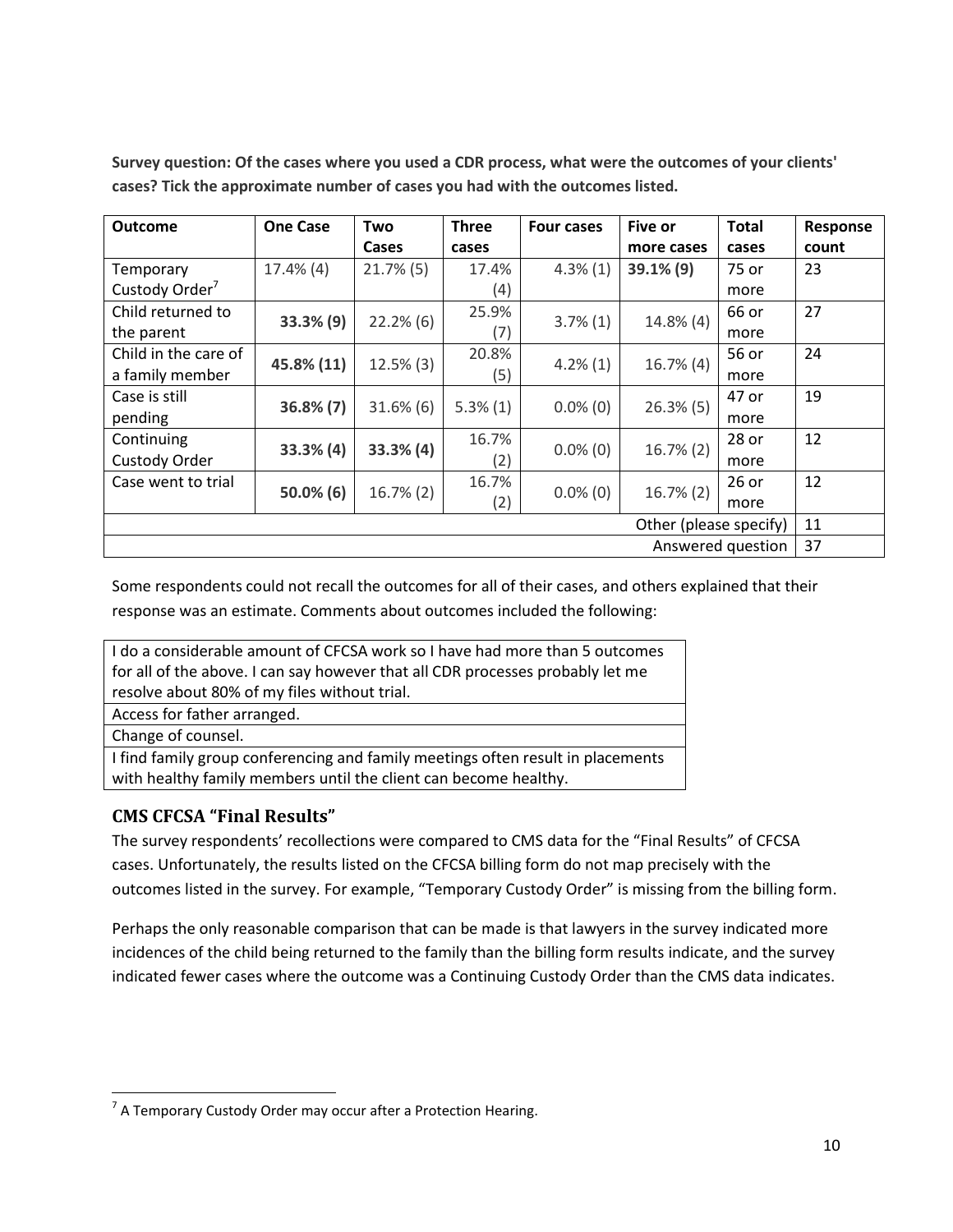| Top 5 Final Results <sup>8</sup> in CMS where CDR is billed <sup>9</sup> |       |                                 |  |  |
|--------------------------------------------------------------------------|-------|---------------------------------|--|--|
|                                                                          | Cases | Percentage of total (292 cases) |  |  |
| Interim Custody Order <sup>10</sup>                                      | 96    | 33%                             |  |  |
| Supervision Order <sup>11</sup>                                          | 80    | 27%                             |  |  |
| <b>Continuing Custody Order</b>                                          | 41    | 14%                             |  |  |
| No final result <sup>12</sup>                                            | 37    | 13%                             |  |  |
| Child Returned                                                           | 25    | 9%                              |  |  |

Comparing only the CMS data on final results where CDR was billed (above) and not billed (below), Interim Custody Orders and Supervision Orders are the top 2 results in both. Though the number of actual cases is widely different, the percentages are too close to be able to conclude anything about the effectiveness of the CDR tariff item. Likewise, Continuing Custody Orders and Child Returned are almost the same percentage of the total in both instances.

| Top 5 Final Results in CMS where CDR was not billed |       |                             |  |
|-----------------------------------------------------|-------|-----------------------------|--|
|                                                     | Cases | Percentage of total (3,420) |  |
| Supervision Order                                   | 1,060 | 31%                         |  |
| Interim Custody Order                               | 922   | 27%                         |  |
| No final result                                     | 558   | 16%                         |  |
| <b>Continuing Custody Order</b>                     | 443   | 13%                         |  |
| Child Returned                                      | 372   | 11%                         |  |

### **Why Respondents Did Not Use CDR**

The most common reason cited for why lawyers did not use CDR was because they did not know about it (18 lawyers or 40%). Nine responded that they did not think CDR would be helpful to their client and 5 said there was not enough time to use it. Sixteen lawyers responded "Other." Their reasons can be categorized as follows:

| Don't do much CFCSA                              |   |
|--------------------------------------------------|---|
| No opportunity yet/didn't need to/not applicable | 5 |
| Not trained to do it/lack of resources           |   |
| Used mediation instead                           |   |

 $\overline{\phantom{a}}$ <sup>8</sup> Other final results can include "Supervision and Continuing Custody Orders"; "Supervision Order and Child Returned"; and "Continuing Custody Order and Child Returned." Each of these combinations represented much smaller percentages than those in the table.

 $^9$  Interview dates between July 1, 2008 and June 30, 2010.

 $10$  An Interim Custody Order may occur after a Presentation Hearing. It decides where the child is placed until the Protection Hearing.

 $11$  A Supervision Order means the child is under the supervision of the Director (someone designated by the Ministry), but may still be in the care of the family.

 $12$  "No final result" includes such things as Change of counsel, Client no-show, and Client proceeding alone.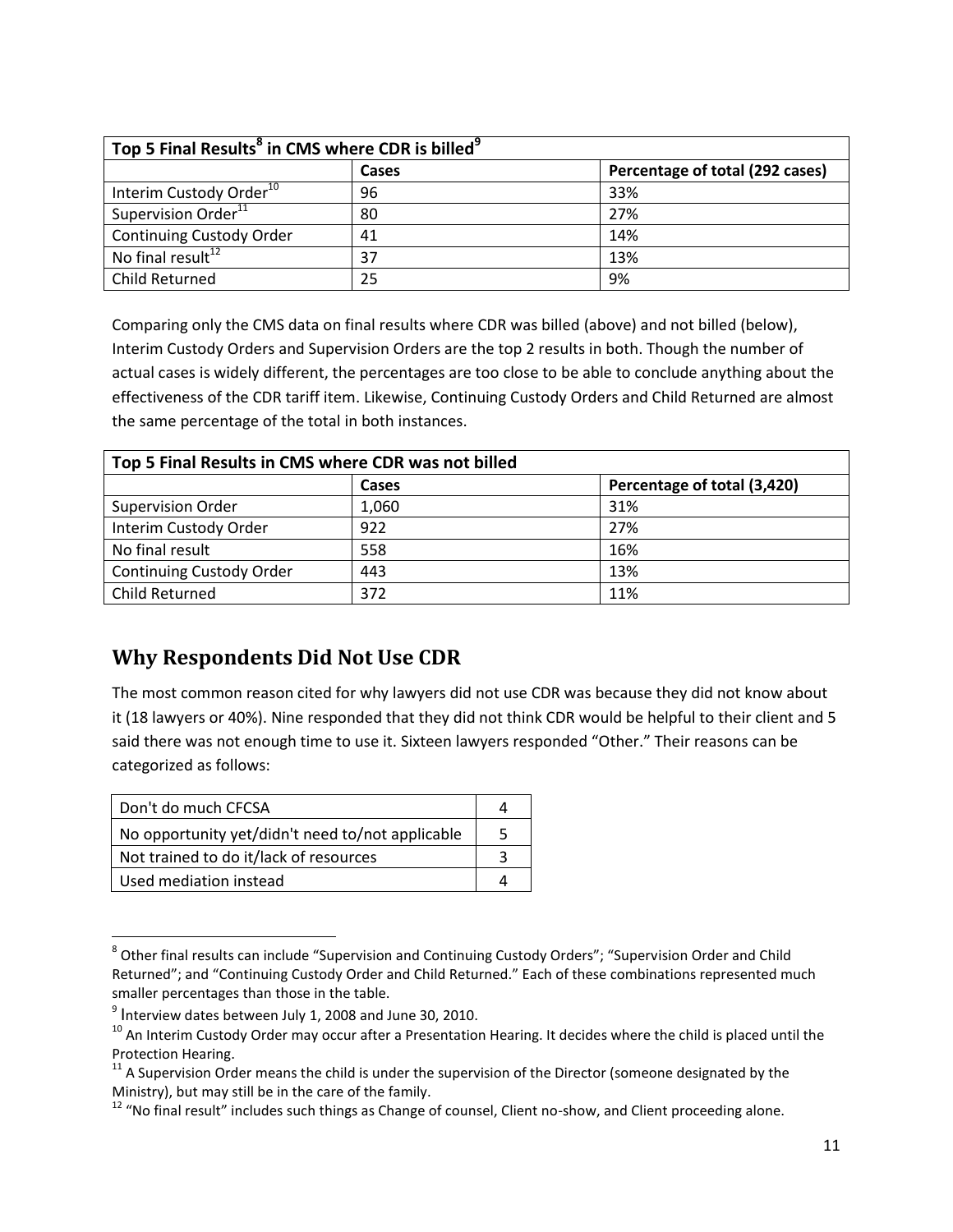## <span id="page-13-0"></span>**Collateral Issues**

All the survey respondents were asked if they used the Collateral Issues tariff to assist their CFCSA clients with matters such as income, housing, immigration status, and drug and alcohol addiction.

The survey showed that of the 50 lawyers who said they had used the CDR tariff item most of them -- 33 (73%) -- had also used the Collateral Issues tariff. According to CMS, 47 lawyers billed for both items during the same time period.

Of the survey respondents who said they had *not* used CDR, 11 (24%) said they had used the Collateral Issues item. CMS data shows that a total of 94 lawyers billed LSS for Collateral Issues before tariff simplification.

Altogether, then, close to half of the survey respondents (44) had used Collateral Issues, which is almost half of the lawyers who billed the item.

Most of the respondents (46%) who used the Collateral Issues item could not remember how many times they had billed LSS for it. The next largest group billed LSS for it five or more times (32%).



#### **Figure 2: Frequency of billings for Collateral Issues**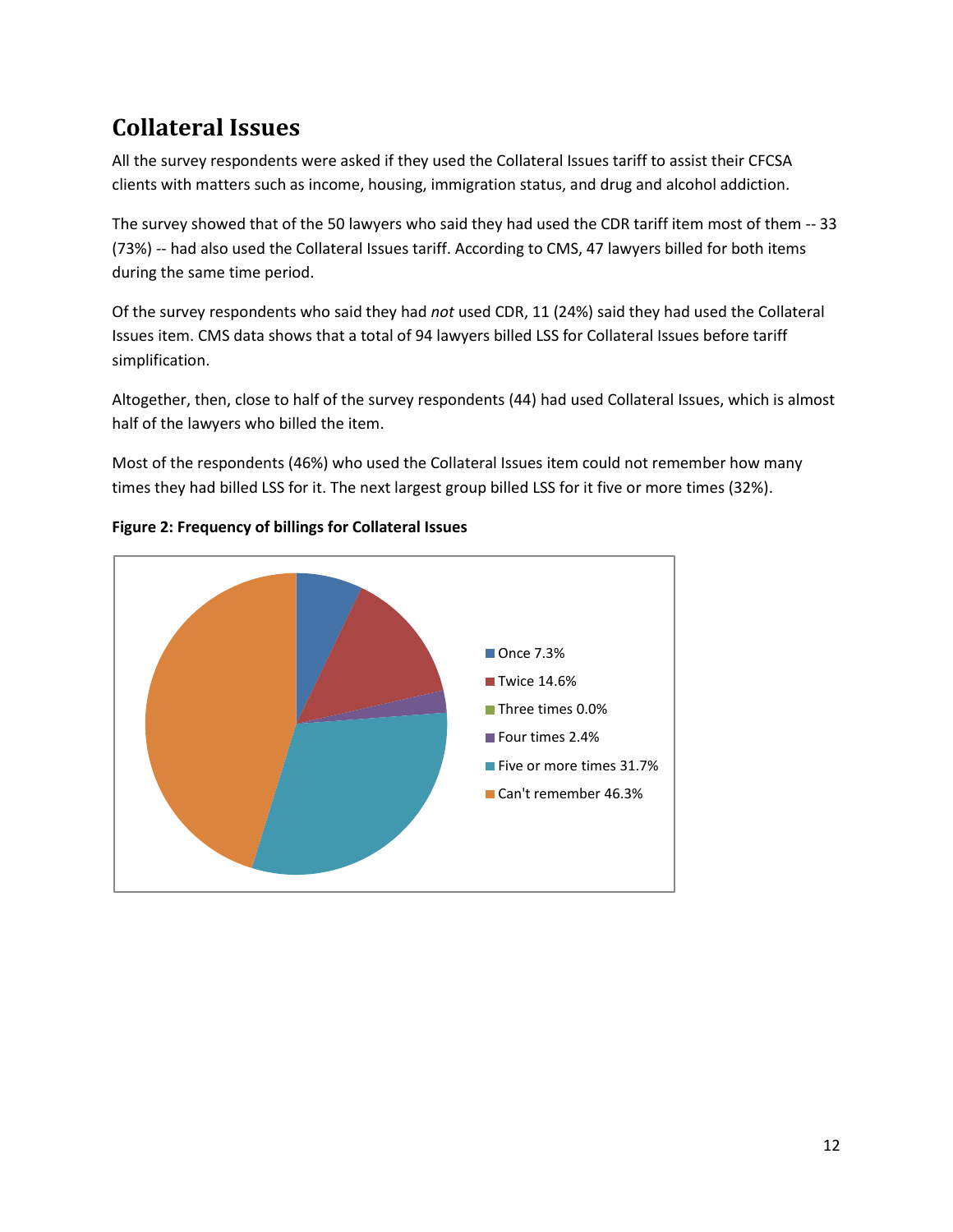The collateral issues most often faced by the respondents' clients were housing (78%), mental health (78%), drugs and alcohol (76%), income (63%), and access to healthcare and other benefit programs and services (50%).

#### **Figure 3: Issue types**



Which of the following matters did you use the Collateral Issues tariff item for? Tick all that apply.

Of those who used it for other things, two respondents said Child Tax Benefits/Child Tax Credit; one referred to dealing with criminal restrictions, such as bail orders; another to dealing with police.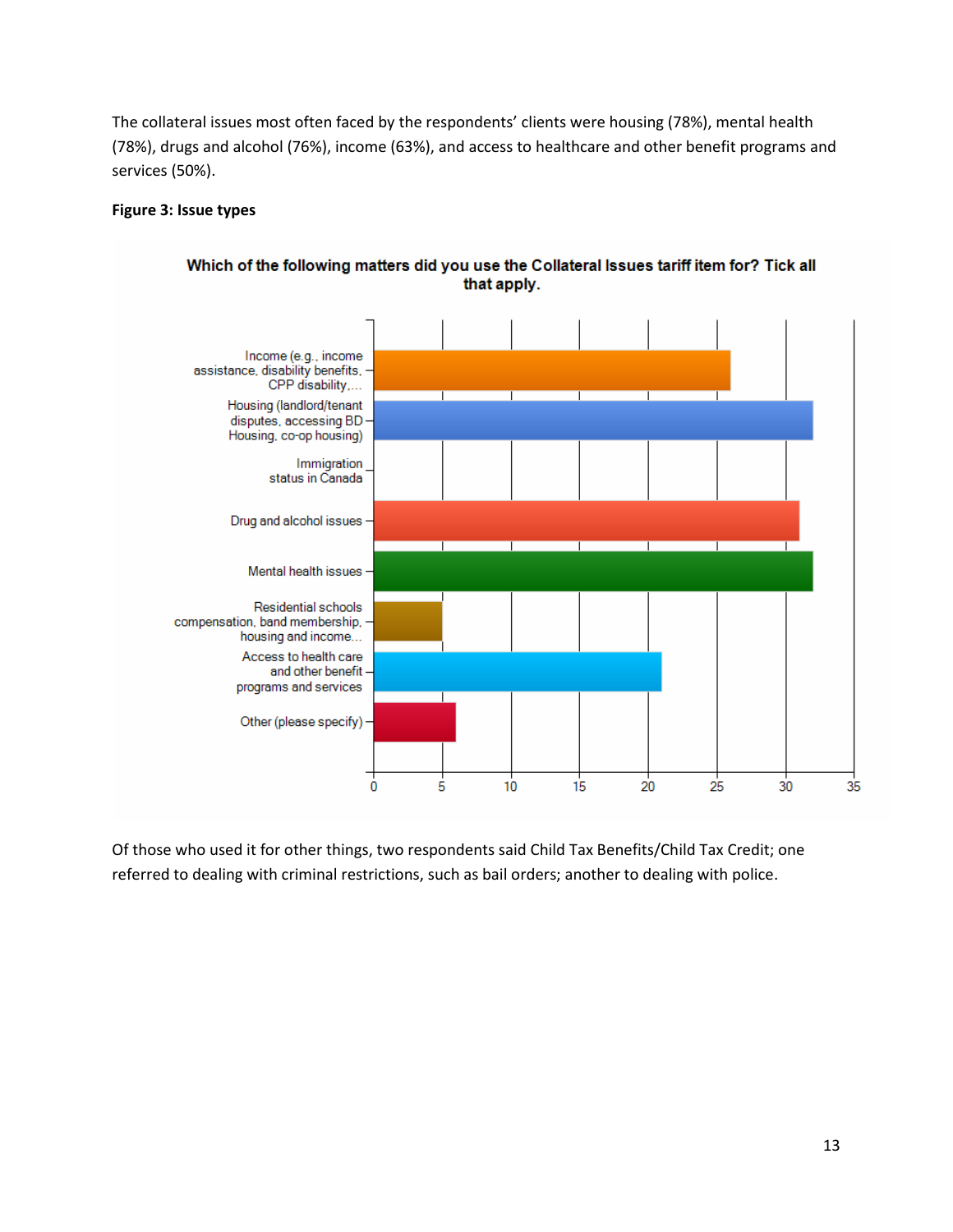The respondents said they largely used Collateral Issues referrals to interview clients to identify their issues (93%). They also used them to research and advise a remedy (68%), help clients to fill out forms (68%), advocate for their client with an administering agent (66%), and link their client to an advocate (56%).

#### **Figure 4: Services provided**



#### What kind of services did you supply to your client? Tick any that apply.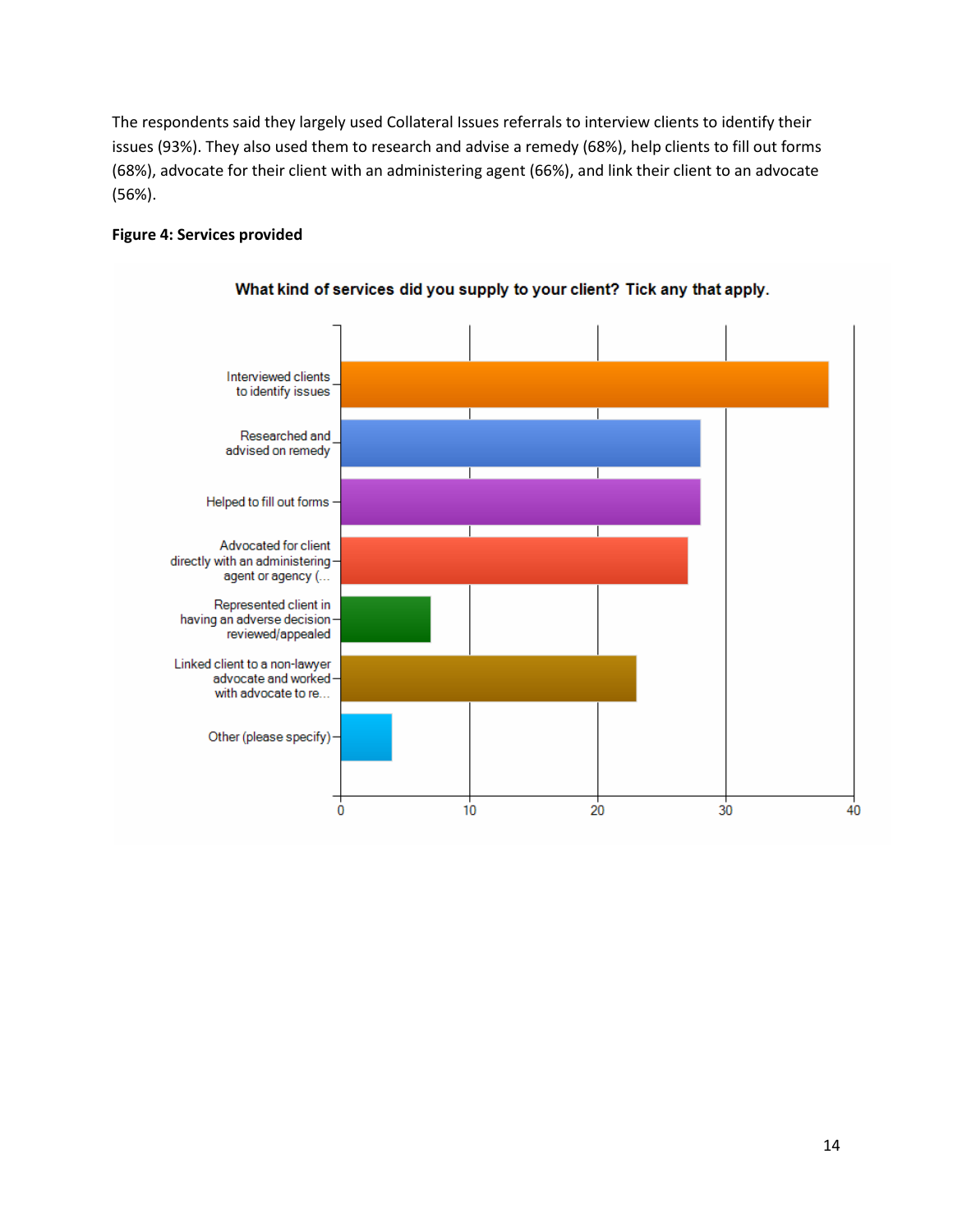### **Case Outcomes**

Positive outcomes of CFCSA cases cannot be directly attributed to helping clients with collateral issues, however such help may have contributed to positive outcomes. Lawyers were asked to indicate the results of cases where they provided help for clients' other issues.

Of the respondents who could remember, most said their cases had resulted in the child being returned to the home (24 responses, adding up to 76+ cases); a Temporary Custody Order (20 responses or 65+ cases); and going to court (16 responses, adding up to 52 cases).

**Survey question: Of the cases when you used the Collateral Issues tariff item, what were the outcomes of your clients' cases? Tick the approximate number of cases you had with the outcomes listed.**

| <b>Outcome</b>         | <b>One Case</b> | <b>Two Cases</b> | <b>Three</b> | Four cases   | Five or        | <b>Total</b> | Response |
|------------------------|-----------------|------------------|--------------|--------------|----------------|--------------|----------|
|                        |                 |                  | cases        |              | more cases     | cases        | count    |
| Child returned         | $16.7\%$ (4)    | $25.0\%$ (6)     | $12.5\%$ (3) | $16.7\%$ (4) | $29.2\%$ (7)   | 76 or        | 24       |
| to the parent          |                 |                  |              |              |                | more         |          |
| Temporary              |                 |                  |              | $0.0\%$ (0)  | 45.0% (9)      | 65 or        | 20       |
| Custody Order          | 15.0% (3)       | $35.0\%$ (7)     | $5.0\%(1)$   |              |                | more         |          |
| Case went to           |                 |                  |              |              |                | 52           | 16       |
| court                  | $12.5\%$ (2)    | $12.5\%$ (2)     | $31.3\%$ (5) | $6.3\%(1)$   | 37.5% (6)      |              |          |
| Child in the care      |                 |                  |              |              |                | 47           | 18       |
| of a family            | 38.9% (7)       | $16.7\%$ (3)     | $16.7\%$ (3) | $0.0\%$ (0)  | $27.8\%$ (5)   |              |          |
| member                 |                 |                  |              |              |                |              |          |
| Case is still          |                 |                  |              |              | 58.3% (7)      | 43           | 12       |
| pending                | $16.7\%$ (2)    | $8.3\%(1)$       | $8.3\%(1)$   | $8.3\%(1)$   |                |              |          |
| Continuing             |                 |                  |              |              |                | 34           | 12       |
| Custody Order          | 33.3%(4)        | $16.7\%$ (2)     | $16.7\%$ (2) | $0.0\%$ (0)  | 33.3%(4)       |              |          |
| Other (please specify) |                 |                  |              |              | $\overline{7}$ |              |          |
| Answered question      |                 |                  |              |              | 34             |              |          |

Two of the respondents who chose "Other" commented as follows:

"All clients need help with collateral issues when the MCFD is involved. I have never had a CCO for any of my clients to date — all children have been returned or are in the **care of a family member."**

"I do not recall the outcomes of all, but in at least one instance the child was ultimately returned and this would have not occurred without this additional help."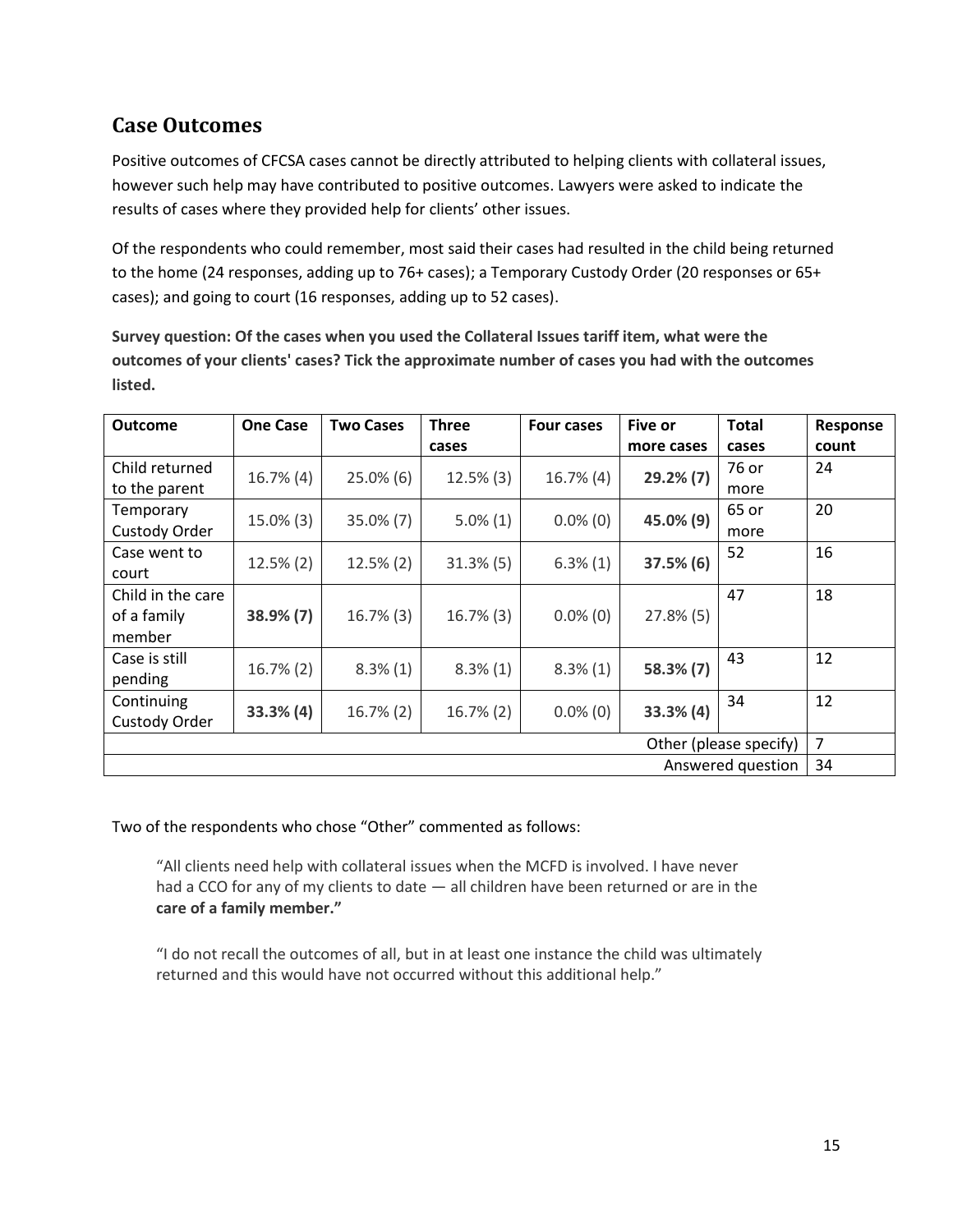#### **CMS CFCSA "Final Results"**

CMS data on "final results" does not directly correspond to the list of outcomes lawyers could choose from in the survey. In the survey, lawyers said that more of their cases resulted in the child being returned to the parent or in a Temporary Custody Order; however, there is no Temporary Custody Order on the billing forms, and only 14% of the cases where Collateral Issues was billed resulted in a return of the child.

Looking only at the CMS data, the percentages in the tables below for "Child Returned" are too close to draw any conclusions about the potential effect that helping clients with their collateral issues may have provided. However, the numbers seem to indicate that there were fewer Supervision Orders (24% compared to 31%), but more Interim Custody Orders (34% compared to 27%).

| Top 5 Final Results <sup>13</sup> in CMS where Collateral Issues is billed <sup>14</sup> |       |                                 |  |
|------------------------------------------------------------------------------------------|-------|---------------------------------|--|
|                                                                                          | Cases | Percentage of total (317 cases) |  |
| Interim Custody Order                                                                    | 108   | 34%                             |  |
| <b>Supervision Order</b>                                                                 | 76    | 24%                             |  |
| No final result <sup>15</sup>                                                            | 45    | 14%                             |  |
| Child Returned                                                                           | 43    | 14%                             |  |
| <b>Continuing Custody Order</b>                                                          | 38    | 12%                             |  |

| Top 5 Final Results in CMS where Collateral Issues was not billed |       |                             |  |
|-------------------------------------------------------------------|-------|-----------------------------|--|
|                                                                   | Cases | Percentage of total (3,395) |  |
| <b>Supervision Order</b>                                          | 1,064 | 31%                         |  |
| Interim Custody Order                                             | 910   | 27%                         |  |
| No final result                                                   | 550   | 16%                         |  |
| <b>Continuing Custody Order</b>                                   | 446   | 13%                         |  |
| Child Returned                                                    | 354   | 10%                         |  |

 $\overline{a}$ 

<sup>&</sup>lt;sup>13</sup> Other final results can include "Supervision and Continuing Custody Orders"; "Supervision Order and Child Returned"; and "Continuing Custody Order and Child Returned." Each of these combinations represented much smaller percentages than those in the table.

<sup>&</sup>lt;sup>14</sup> Interview dates between July 1, 2008 and June 30, 2010.

<sup>&</sup>lt;sup>15</sup> "No final result" includes such things as Change of counsel, Client no-show, and Client proceeding alone.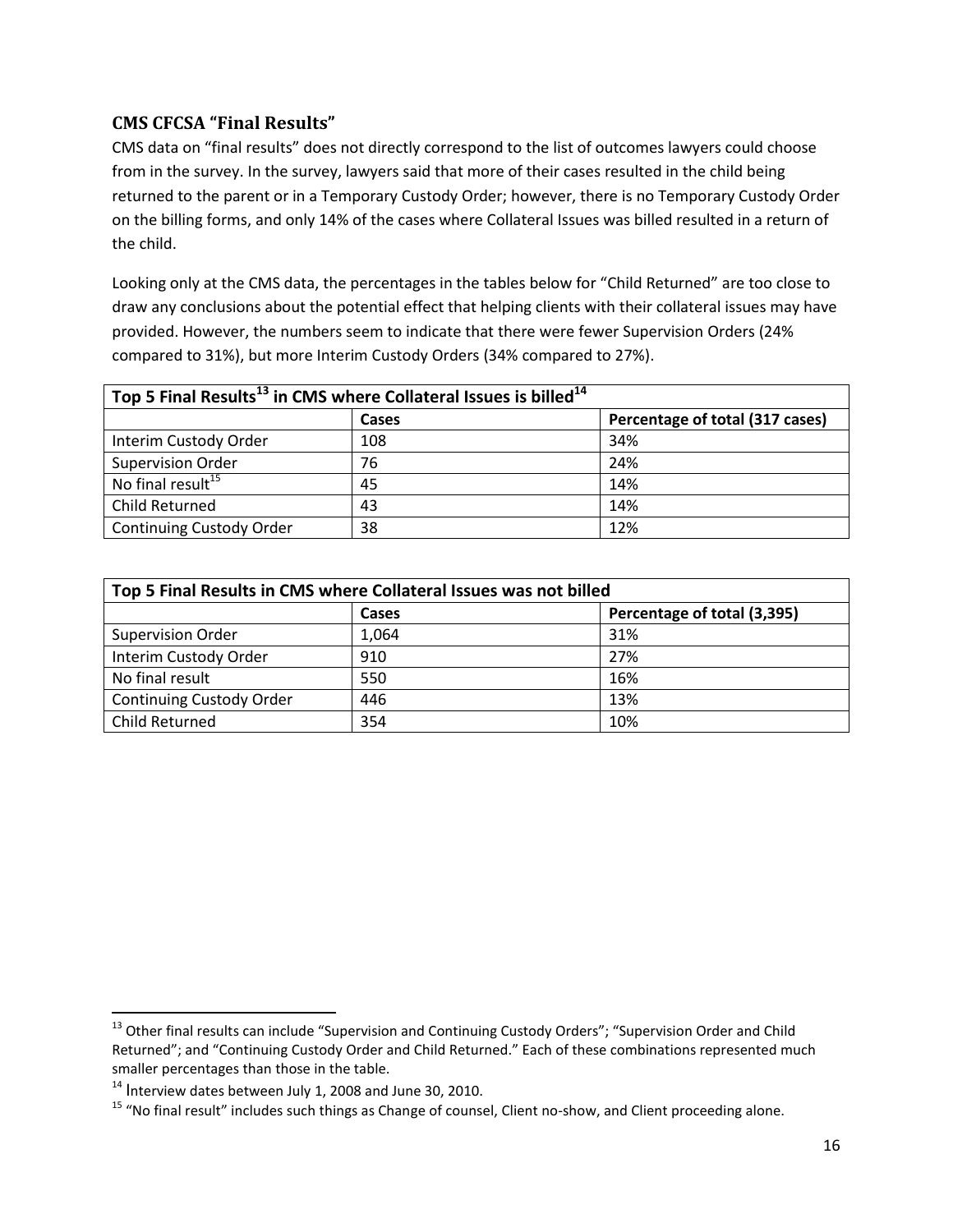#### **Impact**

Most of the respondents said that helping clients with their collateral issues meant the client was able to meet the conditions necessary to keep their child at home or was working towards meeting those conditions.



#### In what way, if any, did helping your clients with their collateral issues impact the resolution of their CFCSA matter?

### **Why Respondents Did Not Use Collateral Issues**

Forty-seven respondents said they had *not* used the Collateral Issues tariff. Of the respondents who said they did not use the Collateral Issues item, most said it was because they did not know about it (16 out of 43) or that their clients did not have other issues that would affect the outcome of their CFCSA case (14). Other reasons included that they did not think it would be helpful to their clients and there was no time.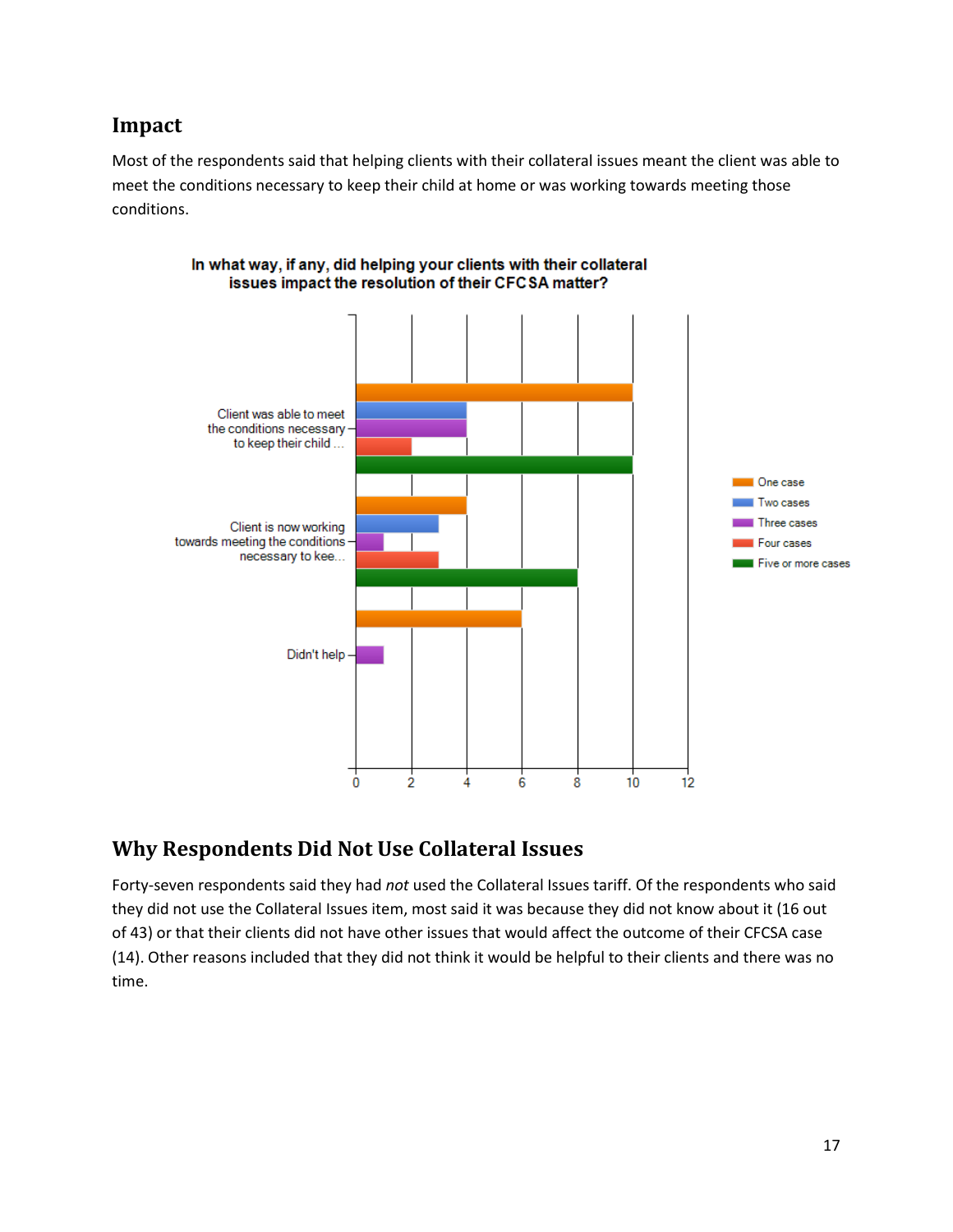Here are some of the comments about why respondents did not use the Collateral Issues tariff item:

Clients did not request assistance, lack of skills in these areas. Clients use other service providers. Forgot it was there.

The clients were able to deal with these matters themselves.

Most of my CFCSA files involved First Nations parents as clients, and such collateral services are readily available through the aboriginal health services and other referral programs run by the Band.

I have made a few referrals to the Poverty Law Advocate….have had no follow-up from that.

In the few CFCSA matters I had, I have assisted the clients at the initial stage.

Hasn't come up; but I do not feel comfortable with such subjects anyway - no particular expertise to offer.

Interestingly, another 34 respondents said they had helped clients with collateral issues but had not billed LSS for it. Two lawyers commented:

"I often did these things and forgot that I could bill these items separately under this tariff item. The old tariff was driven by stages of hearing and I simply did what I had to do for the client and considered it prep for that hearing stage. I now utilize this tariff item more often because I realize that I can bill this and I have to change my way of approaching the tariff in terms of prep time."

"…I have not billed this item that much…. It is not so much a matter of not assisting clients with these issues as either not requiring any time over and above the prep provided or just forgetting to bill it."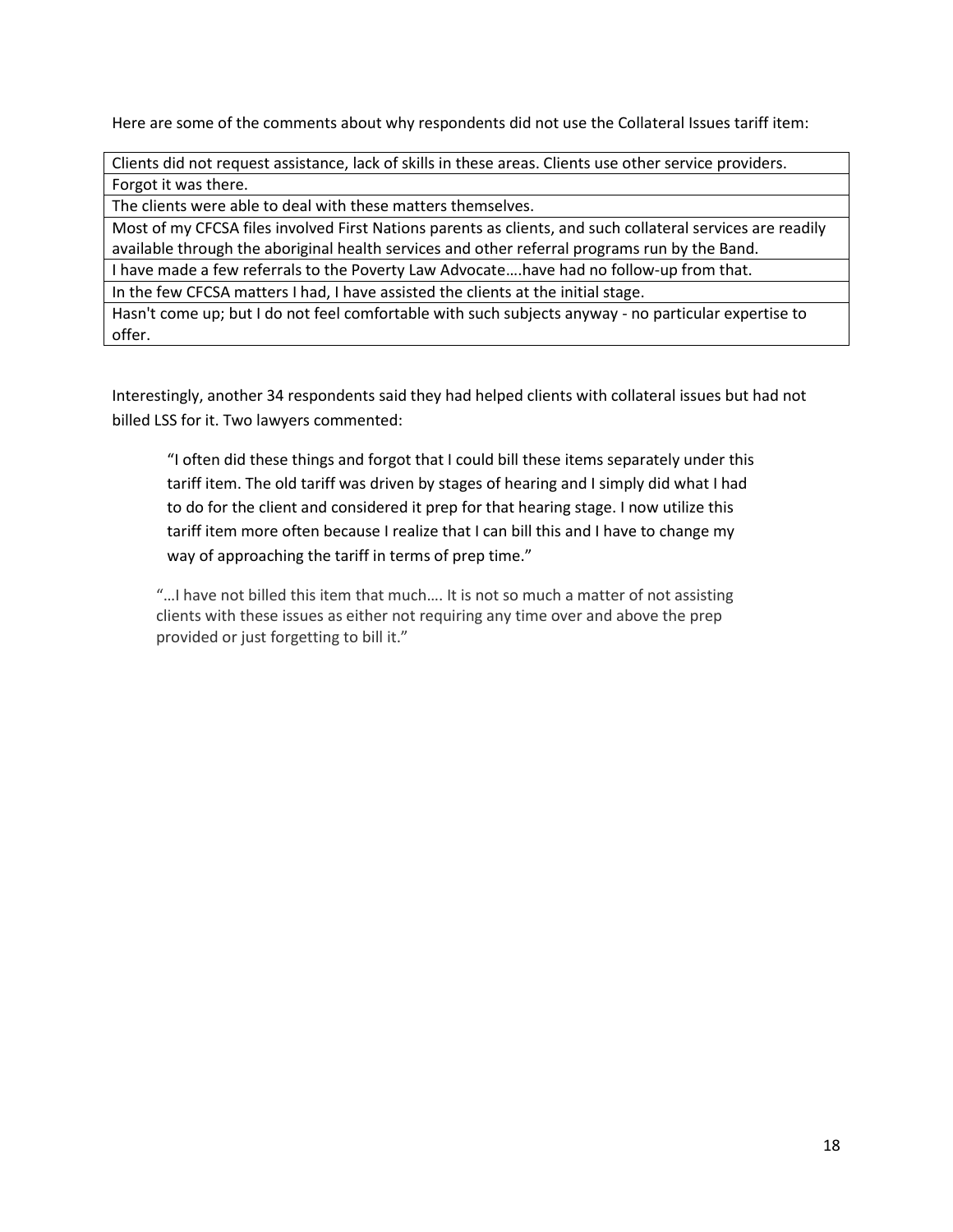### <span id="page-20-0"></span>**Poverty Law Primer**

In September 2009, LSS produced a *Poverty Law Primer* to assist lawyers and advocates with clients who have issues related to their main legal matter. Of the 500 copies, some were distributed to advocates and in May 2010, the primer was mailed out to the 72 lawyers who had billed the most for Collateral Issues, and some were distributed upon request (exact numbers were unavailable).

Of the people who billed for the Collateral Issues item, only 6 (out of 41) said they had also used the *Poverty Law Primer* to help them support their CFCSA clients who were facing other matters. Another 5 survey respondents (who had not billed for Collateral Issues) also said they had used the *Poverty Law Primer* to help them with their clients.

The sections of the primer used most by the 11 lawyers who said they had used it were "Housing— Residential Tenancy" and "Welfare Law." The sub-sections respondents found most useful included "Common client problems"; "Frequently Asked Questions"; and "Governing statues, regulations, and rules."

More significantly, 74 (87%) survey respondents said they had not used the primer. The majority said they did not know it was available. Two lawyers commented that they had forgotten about it, one of whom appreciated the reminder.

Other reasons included:

Not quite sure how it can be utilized to assist my clients.

Practised poverty law previously.

I read it one time in the past but certainly do not refer to it on a case by case basis. It is a good reference for less experienced counsel.

I do not find it useful.

So few lawyers in this area taking family clients only have time to help clients with their family matters  $[sic]."$ 

I've lived and worked in the communities I service for years. I'm on the board of a social service agency so am aware of resources/can direct clients to resources.

Not an area I feel able to offer advice on.

One lawyer said they used other online resources to get the same information:

"[I] used the internet instead for more updated information. An online primer by LSS that is continually updated would be more reliable than a paper one."

A PDF of the primer is available in the Lawyers section of the LSS website, however it is not updated.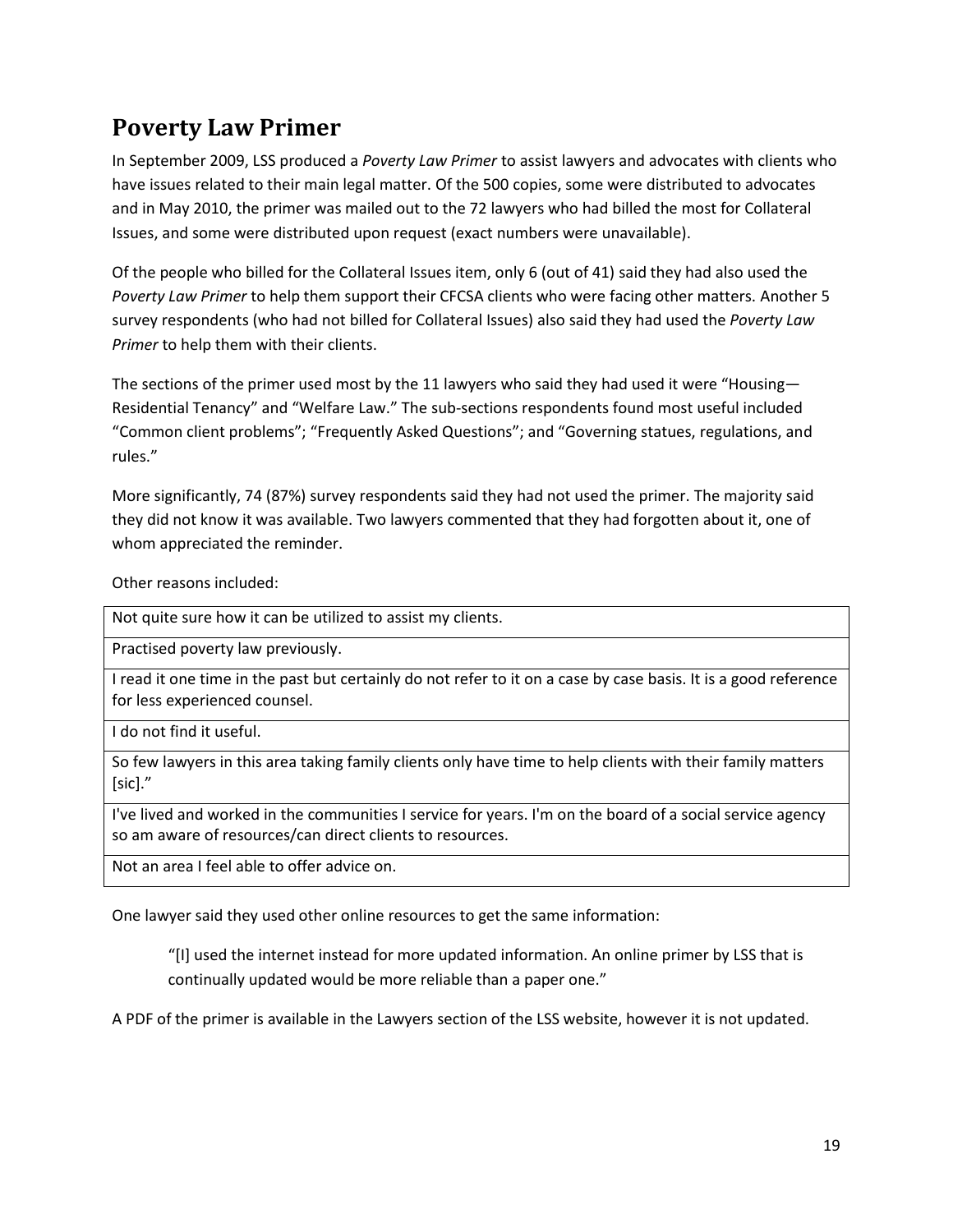## <span id="page-21-0"></span>**Supporting lawyers to use CDR and Collateral Issues**

Forty-eight survey respondents provided a comment about what, if anything, LSS could do to support lawyers' use of the CDR and/or Collateral Issues tariff items to help their CFCSA clients. All the comments are listed in Appendix A, but the following themes emerge (with # of mentions):

- Provide more training/resources (12)
- Provide more hours/expand tariff (9)
- Promote these items more (5)
- $\bullet$  Keep these items in the tariff (5)

Here is a selection of the responses:

Remind counsel when they get a CFCSA referral that these tariff items are available and how to get more info on how to access them.

Recognize with specific tariff item. Every CFCSA file I have done has an issue needing attention through collateral resources. These files need a more holistic approach.

A more advanced CLE course focusing on the intersection of these issues and how to best use these items to assist clients.

My experience has been that my support and advocacy helps the client to not feel overwhelmed by the ministry and there is more clarity and concreteness in planning and resources and building understanding. LSS could assist by promoting bridging and some education/workshops perhaps at the Family law conference. Having the LSS lawyers know about the different avenues of CDR would be a good step in getting out the word.

If we had more hours we could assist with many more of these meetings which I feel could eliminate some court time. If a client clearly understands what is required and feels they are being heard, many issues could be resolved prior to a hearing. Many times issues such as interim access could be addressed given the time to have meetings. As well many clients suffer from substance abuse or mental health issues. It takes a great deal more time than is presently allocated to properly represent these clients.

4 hours is minimal, can't do much with 4 hours, can't prepare pleadings, nor go to court with that little prep time….expand the Collateral, or, create a poverty law tariff to provide people with real and meaningful assistance rather than this minimal band-aid help. All it does is enable us to research the problem, fill in a form or 2, and then tell the client they are on their own.

I am simply asking that you keep these two tariff items in the new tariff….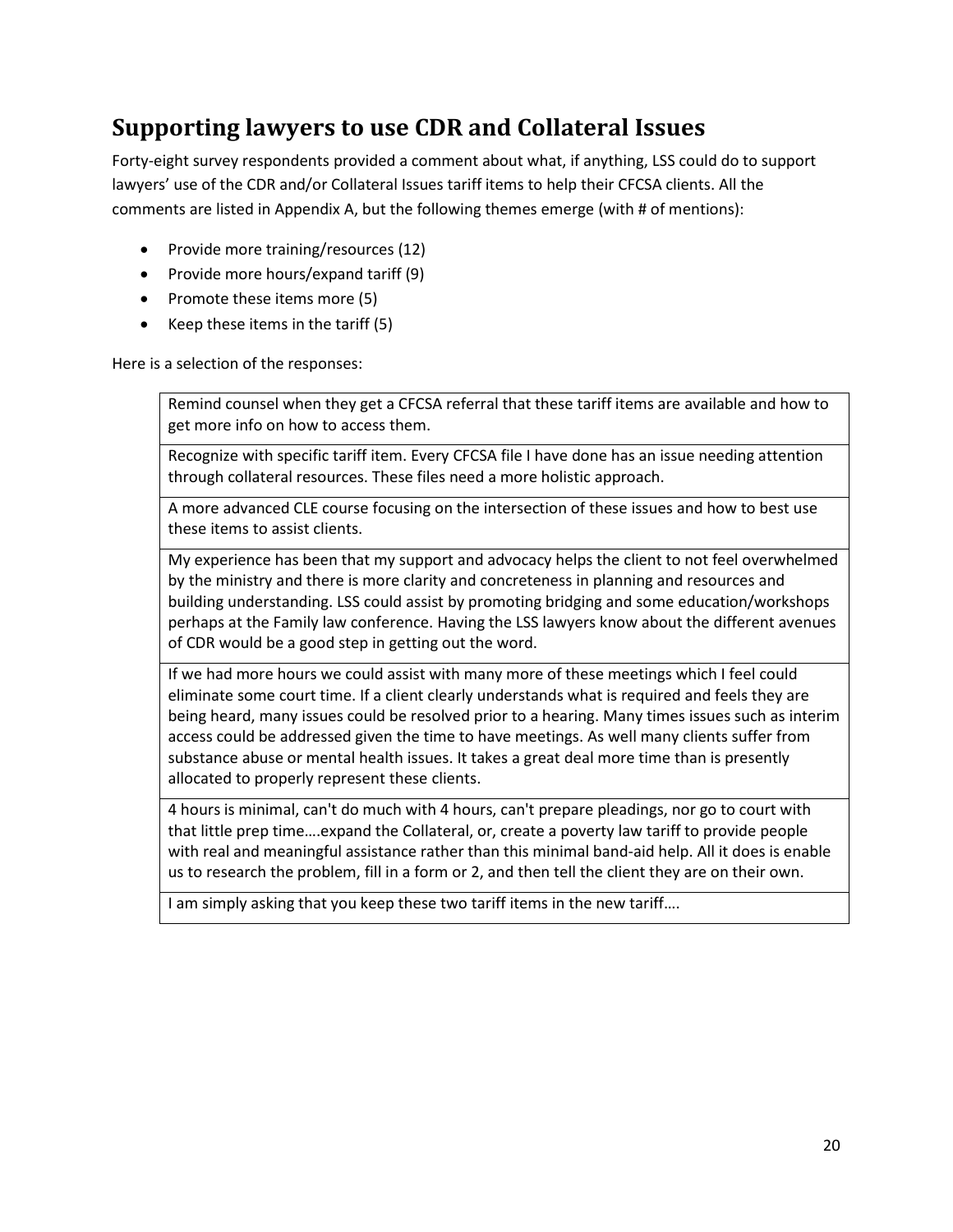## <span id="page-22-0"></span>**Billing Costs**

Of the 3,712 CFCSA cases billed between July 1, 2008, and June 30, 2010, just 8% (292 cases) billed for CDR attendance and nearly 9% (317 cases) billed for Collateral Issues. While the average cost of cases that include billings for CDR or Collateral Issues is considerably higher (see Appendix B), the proportion of the cost going to those tariff items is small. For example, in fiscal year 2009/2010, \$124,576 was spent on tariff codes 5100, 5125 and 5191, which was just 3% of the total CFCSA costs that year (which were \$4,649,486).

#### **CFCSA quarterly billings for tariff codes:**

| 5100 | Preparation - Consensual Dispute Resolution Process |
|------|-----------------------------------------------------|
| 5125 | Attendance - Consensual Dispute Resolution Process  |
| 5191 | <b>Collateral Issues</b>                            |

| <b>Batch</b><br>Quarter | <b>Tariff Code</b><br>5100 | <b>Tariff Code</b><br>5125 | <b>Tariff Code</b><br>5191 | <b>Total</b> |
|-------------------------|----------------------------|----------------------------|----------------------------|--------------|
| 2009/10 Q1              | 15,003                     | 11,859                     | 14,258                     | 41,120       |
| 2009/10 Q2              | 15,431                     | 10.341                     | 16,984                     | 42.756       |
| 2009/10_Q3              | 11,540                     | 3,378                      | 8,698                      | 23,617       |
| 2009/10_Q4              | 6,180                      | 4.842                      | 6,061                      | 17.084       |
|                         | \$48,155                   | \$30,421                   | \$46,001                   | \$124,576    |

Because of rounding, the above subtotals may not appear to equal the sum of the numbers totalled.

#### **Total CFCSA quarterly billings**

| <b>Batch Date</b><br><b>Fiscal Quarter</b> | <b>Case Type</b>         | <b>Net Fees</b> | <b>Disbursements</b> | <b>Transcripts</b> | <b>Total Net Cost</b> |
|--------------------------------------------|--------------------------|-----------------|----------------------|--------------------|-----------------------|
| 2009/2010 - Q1                             | Appeal -<br><b>CFCSA</b> | \$1,816         | \$0                  | \$2,518            | \$4,333               |
|                                            | <b>CFCSA</b>             | \$962,061       | \$64,340             | \$1,197            | \$1,027,597           |
| 2009/2010 - Q2                             | Appeal -<br><b>CFCSA</b> | \$2,924         | \$1,147              | \$2,550            | \$6,622               |
|                                            | <b>CFCSA</b>             | \$1,012,895     | \$61,136             | \$2,625            | \$1,076,655           |
| 2009/2010 - Q3                             | Appeal -<br><b>CFCSA</b> | \$6,379         | \$493                | \$213              | \$7,085               |
|                                            | <b>CFCSA</b>             | \$1,108,220     | \$73,261             | \$4,395            | \$1,185,876           |
| 2009/2010 - Q4                             | Appeal -<br><b>CFCSA</b> | \$6,071         | \$1,781              | \$6,151            | \$14,003              |
|                                            | <b>CFCSA</b>             | \$1,245,987     | \$79,909             | \$1,419            | \$1,327,315           |
| Total                                      |                          | \$4,346,353     | \$282,067            | \$21,067           | \$4,649,486           |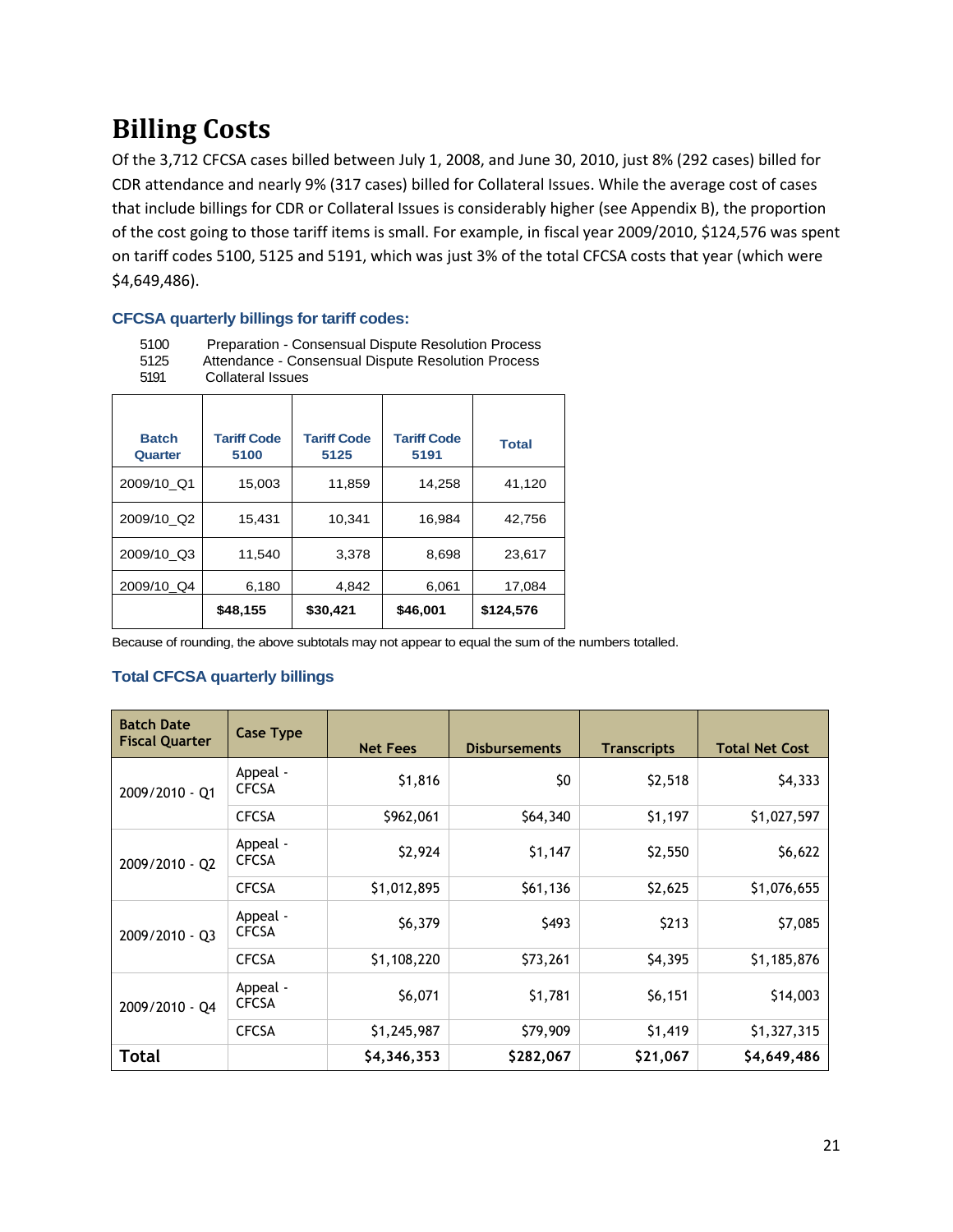It is too early to compare costs before and after tariff simplification, but even after the passage of time analysis will be problematic for CDR because costs for CDR and mediation cannot be pulled apart under the new tariff.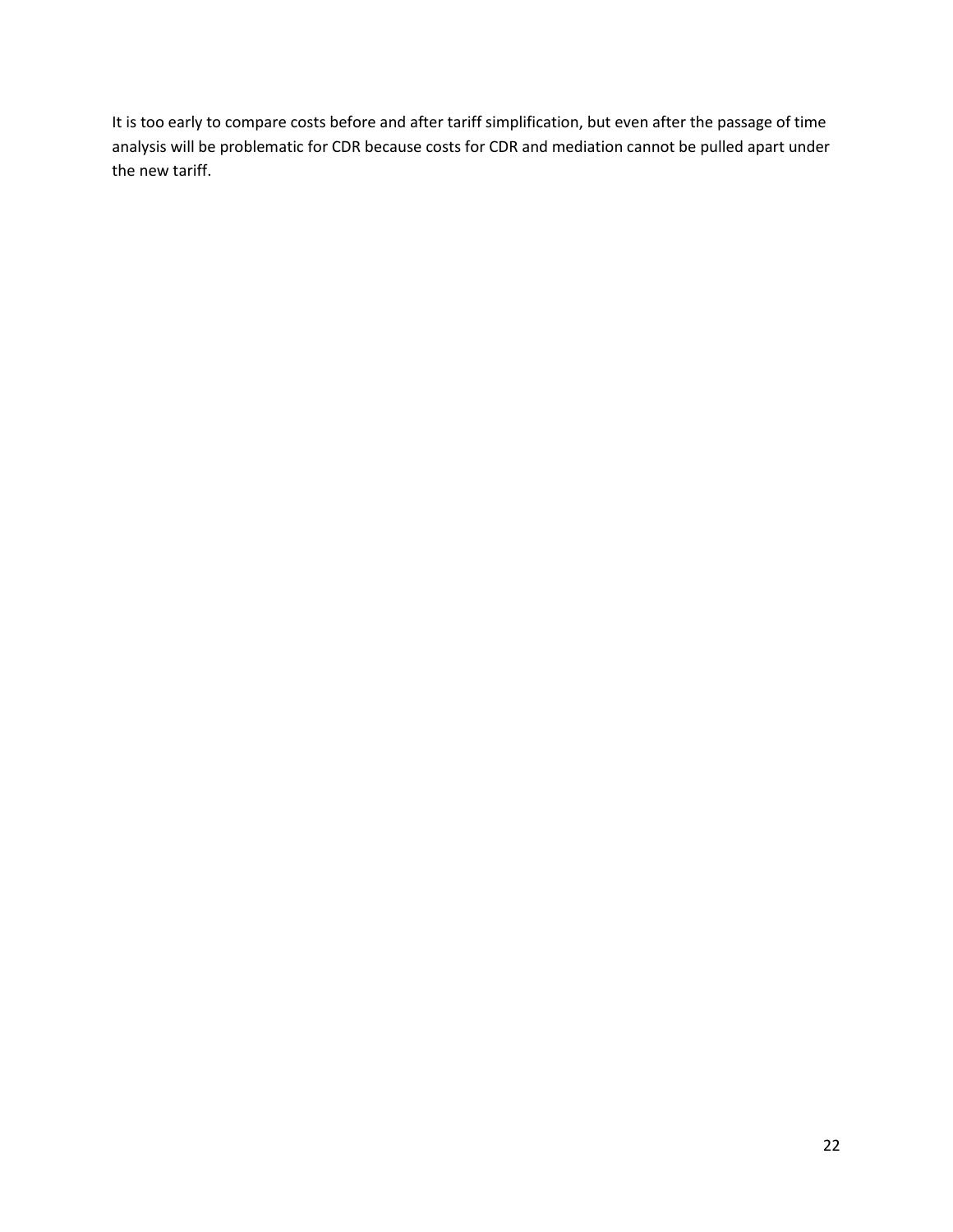## <span id="page-24-0"></span>**Conclusion & Recommendations**

About half of the survey respondents used the CDR and Collateral Issues tariff items and presumably will continue to use them under the simplified tariff. They are seen as valuable by those who use them and represent only a small portion of the overall cost of the CFCSA tariff.

CMS data shows that cases that involve a consensual dispute resolution process tend to be lengthier and more costly than those that do not. The data cannot tell the whole story, however. CDR may be used in more complicated cases, and, in turn, referrals where no CDR was billed likely include cases that were more quickly and cheaply resolved without involving more complicated processes, which can skew the data. In other words, it may be the nature of the case that dictates the length and cost, rather than if CDR was used or not.

Lawyers who responded to the survey indicated that using CDR and Collateral Issues results in better outcomes for the child, though it is unclear whether CMS data supports this, especially given the way results are collected on the billing forms. It is no surprise that survey respondents suggested LSS provide more hours for the two tariff items.

What the evaluation did not measure, however, is whether clients are more satisfied with legal aid services when their lawyer uses a consensual dispute resolution process or helps them with their other issues. Given the nature of the issues facing CFCSA clients, the timing of interviews can be sensitive and in some cases probing questions may be inappropriate, however client satisfaction with the delivery of CFCSA services in general should be considered.

According to the survey respondents, the *Poverty Law Primer* is not used very often. The lawyers who said they help their clients with poverty law issues tend to be comfortable with that area of law already. Many survey respondents were not aware of the primer.

## <span id="page-24-1"></span>**Recommendations**

- Consider measuring client satisfaction with CFCSA services and whether there are differences between those who enter into CDR processes and receive help with their other issues and those who do not. It is recommended that client satisfaction with CDR and help with collateral issues be included in an evaluation of all CFCSA services. Limitations may include whether clients can distinguish between CDR and mediation. Given the sensitivity of CFCSA cases, an exit survey at various points of service may be the best way to reach clients.
- Analyze the same CMS data used in this report on a yearly basis, looking for trends over time.  $^{16}$
- Promote the use of Collateral Issues and Consensual Dispute Resolution to the tariff bar and clients.
- Promote the *Poverty Law Primer* only if it is considered worthwhile to keep this up-to-date and in print or online.

 $\overline{\phantom{a}}$  $16$  Note that it will no longer be possible to separate out data for CDR and mediation under the simplified tariff.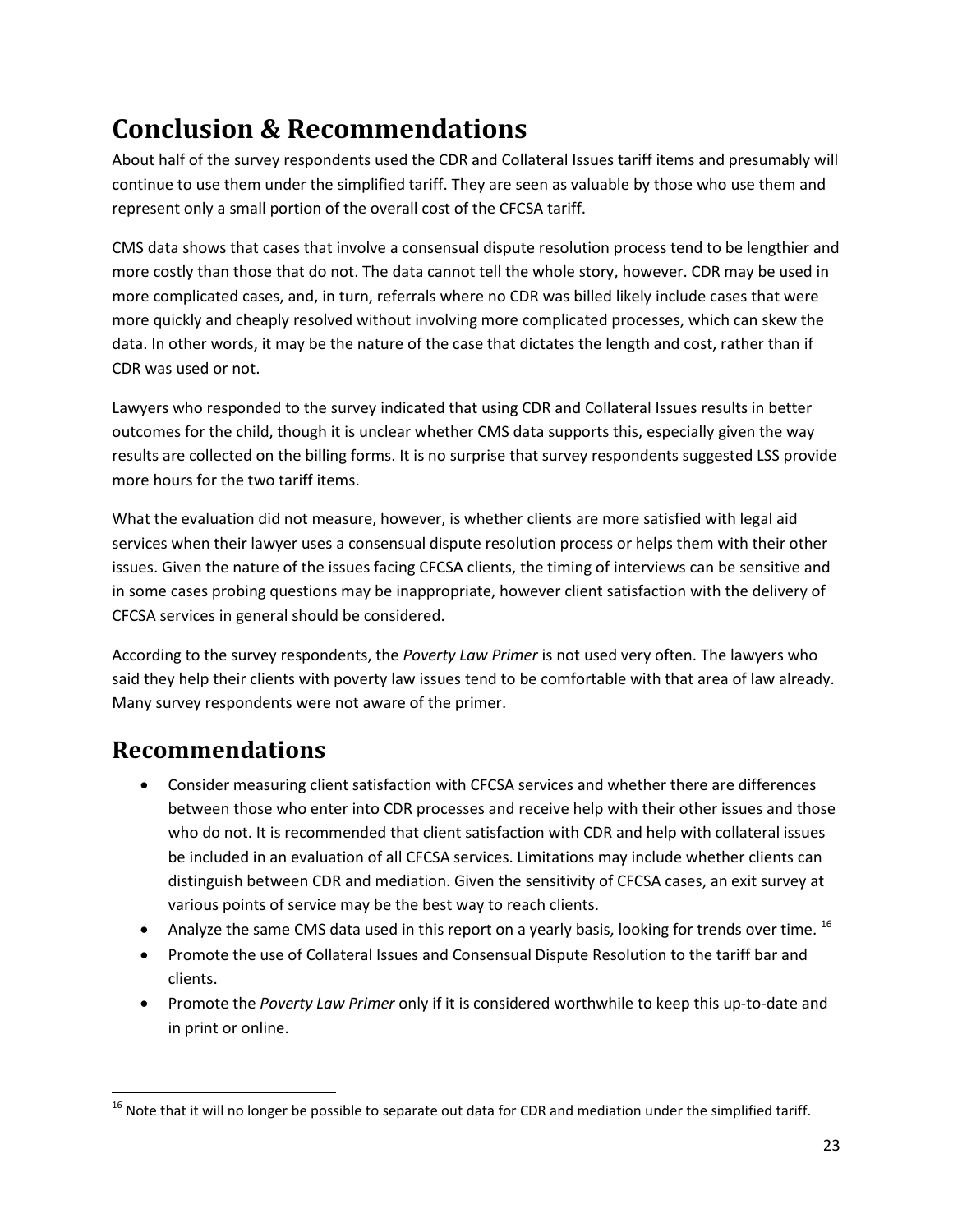- Consider creating an online version of the *Poverty Law Primer* that can be regularly updated on the LSS website. This will also serve the purpose of supporting the society's goal of integrated services and the lawyers who are expected to carry it out.
- Provide lawyers with a list of community resources to assist in helping with Collateral Issues and place it on the LSS website. Likewise, such resources directed at lawyers will support the society's goal of integrated services.
- Arrange CLE or other lawyer training in how to address clients' related issues.
- Decide what data is most useful for future operational and evaluation purposes and consider updating the billing forms. Track data for analysis rather than purely billing purposes, which will make interpretation less difficult. Require lawyers to input this data to proceed further in ebilling without making it onerous.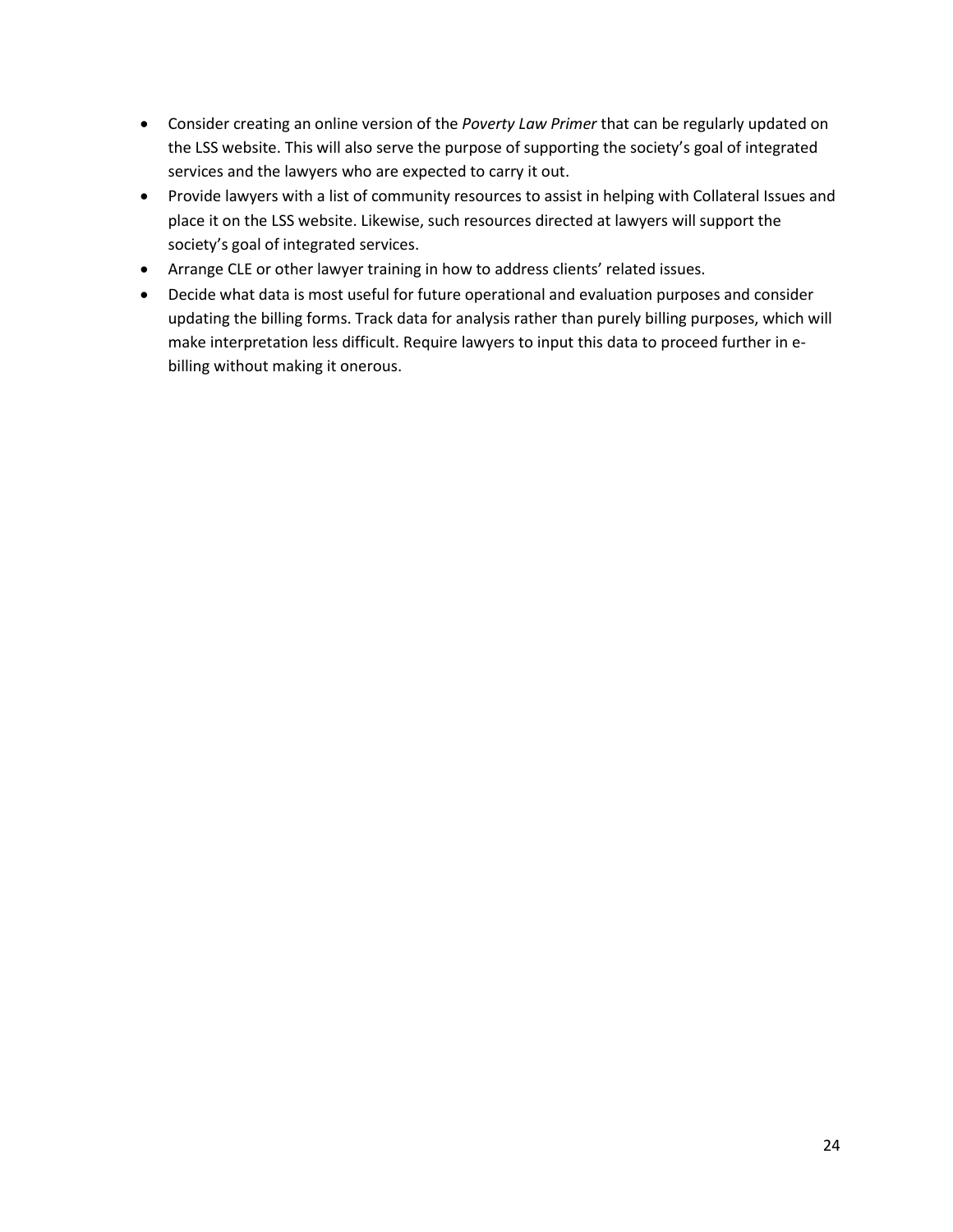## <span id="page-26-0"></span>**Appendix A: Survey Comments**

| to help CFCSA clients?             | Finally, what, if anything, could LSS do to support your use of the CDR and/or Collateral Issues tariff items                                                                                                                                                                                                                                                                                                                                                                                                                                                                                                                                                                                                          |
|------------------------------------|------------------------------------------------------------------------------------------------------------------------------------------------------------------------------------------------------------------------------------------------------------------------------------------------------------------------------------------------------------------------------------------------------------------------------------------------------------------------------------------------------------------------------------------------------------------------------------------------------------------------------------------------------------------------------------------------------------------------|
| <b>Answer</b><br><b>Options</b>    | <b>Response Count</b>                                                                                                                                                                                                                                                                                                                                                                                                                                                                                                                                                                                                                                                                                                  |
|                                    | 48                                                                                                                                                                                                                                                                                                                                                                                                                                                                                                                                                                                                                                                                                                                     |
| <b>Number</b>                      | <b>Response Text</b>                                                                                                                                                                                                                                                                                                                                                                                                                                                                                                                                                                                                                                                                                                   |
| $\mathbf 1$<br>2 <sub>2</sub><br>3 | Allow more time under both of these issues, as the court process is barely functional in terms<br>of making timely decisions. The Collateral Issues tariff is very important to clients.<br>I have used it as a method of increasing the time I have to allow me to attend meetings with my<br>clients (addiction counsellors, social workers) and to allow me to communicate with housing<br>advisors for instance. But, in the end, I could be putting these services under the general tariff<br>now, I suppose.<br>course                                                                                                                                                                                          |
| $\overline{\mathbf{4}}$            | Provide training on when to use these services.                                                                                                                                                                                                                                                                                                                                                                                                                                                                                                                                                                                                                                                                        |
|                                    | some training on what is available in our local communities on these collateral issues and how                                                                                                                                                                                                                                                                                                                                                                                                                                                                                                                                                                                                                         |
| 5                                  | we can help the clients with those issues.<br>I have assisted in family group conferencing, and they have been successful. I understand that<br>certain social workers don't want lawyers present as they seem concerned that the process<br>becomes more litigious. There are also lawyers who either don't know about CDR or don't feel<br>comfortable. My experience has been that my support and advocacy helps the client to not<br>feel overwhelmed by the ministry and there is more clarity and concreteness in planning and<br>resources and building understanding. LSS could assist by promoting bridging and some<br>education/workshops perhaps at the Family law conference. Having the LSS lawyers know |
| 6                                  | about the different avenues of CDR would be a good step in getting out the word.<br>Remind counsel when they get a CFCSA referral that these tariff items are available and how                                                                                                                                                                                                                                                                                                                                                                                                                                                                                                                                        |
| 7                                  | to get more info on how to access them.                                                                                                                                                                                                                                                                                                                                                                                                                                                                                                                                                                                                                                                                                |
| 8                                  | Do not cut it off. Provide more resources and less restrictions to this item.<br>I find much of my CFCSA practice is helping clients with their collateral alcohol/drug<br>use/housing needs. That is why my clients have been successful. the hours should be                                                                                                                                                                                                                                                                                                                                                                                                                                                         |
| 9                                  | increased.<br>At November, 2010, I had only been on one Bellas Circuit Court. I have been on one each<br>month since then. In the last two (Bella Bella & Bella Coola) the mediator, Laura Mathews,<br>came with us. She was paid through Pamela Shields, LSS Aboriginal Programs. Both times<br>the mediator was invaluable in assisting Aboriginal families in CFCSA and FRA matters. I                                                                                                                                                                                                                                                                                                                              |
| 10 <sub>1</sub>                    | strongly recommend a mediator be a part of the Curcuit Court. WEC<br>Now that the attendance issue is not capped, the only issue I have is not having enough prep<br>for CDR processes when the case extends on for a significant period of time and there are                                                                                                                                                                                                                                                                                                                                                                                                                                                         |
| 11                                 | multiple CDR attempts.                                                                                                                                                                                                                                                                                                                                                                                                                                                                                                                                                                                                                                                                                                 |
| 12 <sup>2</sup>                    | Make its existence known. Provide enough hours to make its use realistic.                                                                                                                                                                                                                                                                                                                                                                                                                                                                                                                                                                                                                                              |
| 13 <sup>°</sup>                    | Keep it as a tariff item                                                                                                                                                                                                                                                                                                                                                                                                                                                                                                                                                                                                                                                                                               |
| 14                                 | need to be expanded                                                                                                                                                                                                                                                                                                                                                                                                                                                                                                                                                                                                                                                                                                    |
| 15 <sub>1</sub>                    | provide list of resources availabel outside Lower Mainland                                                                                                                                                                                                                                                                                                                                                                                                                                                                                                                                                                                                                                                             |
| 16                                 | Remind counsel that it's an option. I didn't even know it was there.                                                                                                                                                                                                                                                                                                                                                                                                                                                                                                                                                                                                                                                   |
| 17                                 | A more advanced CLE course focusing on the intersection of these issues and how to best use<br>these items to assist clients.                                                                                                                                                                                                                                                                                                                                                                                                                                                                                                                                                                                          |
| 18                                 | Nothing comes to mind. The biggest issue is simply getting clients to follow instructions from<br>the social workers. The problem lies with clients.                                                                                                                                                                                                                                                                                                                                                                                                                                                                                                                                                                   |
| 19                                 | If there is no violence involved, I would make medaition avialable for all CFCSA matters and<br>FRA matters.                                                                                                                                                                                                                                                                                                                                                                                                                                                                                                                                                                                                           |
|                                    | 20 have more lawyers available to take referrals                                                                                                                                                                                                                                                                                                                                                                                                                                                                                                                                                                                                                                                                       |
|                                    |                                                                                                                                                                                                                                                                                                                                                                                                                                                                                                                                                                                                                                                                                                                        |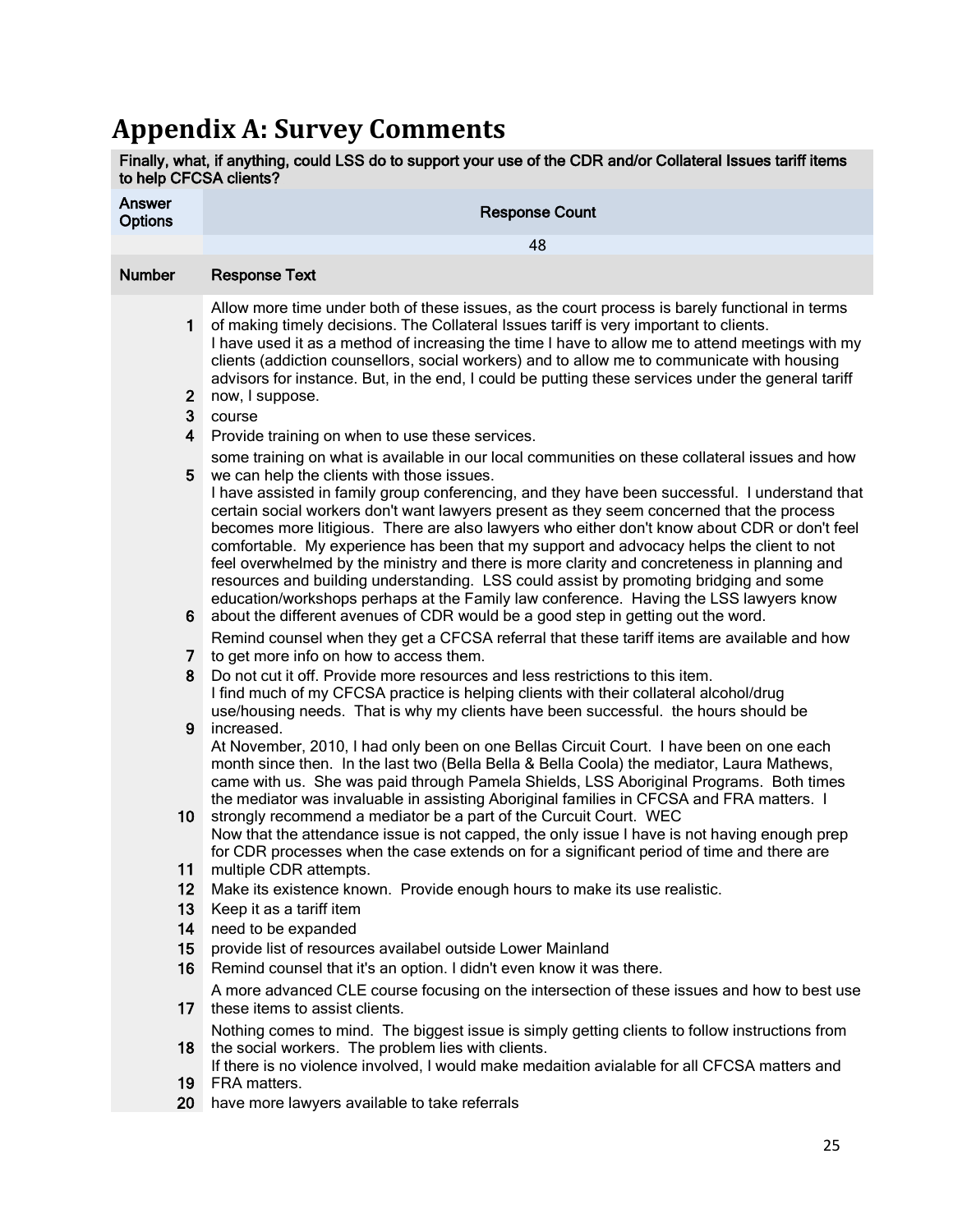Fund a professional development course centered on the resources and techniques useful for

- 21 helping family law parties with poverty issues.
- 22 Training!

LSS could allocate more hours. Many times clients meet with social workers and do not understand what is required of them or feel very intimidated.

If we had more hours we could assist with many more of these meetings which I feel could eliminate some court time. I f a client clearly understans what is required and feels they are being heard, many issues could be resolved prior to a hearing. Many times issues such as interim access could be addressed given the time to have meetings. As well many clients suffer from substance abuse or mental health issues. It takes a great deal more time than is

- 23 presently allocated to properly represent these clients.
- 24 nothing more
- 25 keep these areas supported under the tariff as they are important

Most CFCSA clients are angry/stressed/depressed because the Ministry is in their lives. Providing counselling services which help them focus on the issues is very useful. The reality is that many of these individuals need a counsellor more than they need a lawyer. Counselling is rarely provided by the Ministry and when it is it is for Ministry purposes, i.e. gathering evidence in regards to capacity. These client's need guidance and support. We would be a lot more

- 26 successful if we had an interdisciplinary approach to assisting these clients.
- 27 I have not had a case where these tariff items were applicable
- 4 hours is minimal, can't do much with 4 hours, can't prepare pleadings, nor go to court with that little prep time. suggest expand the Collateral, or, create a poverty law tariff to provide people with real and meaningful assistance rather than this minimal band-aid help. all it does is enable us to research the problem, fill in a form or 2, and then tell the client they are on their own. I do not do pro bono, because every legal aid case I take is in part a pro bono file because of poor pay. If the Provincial Liberals hav \$600 million for a new roof for a sports stadium in Vancouver, then they can afford to properly fund legal aid and bring back poverty
- 28 law for the thousands of poor people who desparately need help.
- 29 Can't think of anything at this time.
- 30 I would like LSS to provide mediation or negotiation training.
- I am simply asking that you keep these two tariff items in the new tariff. Under the new tariff, I have 20 hours of general preparation. Under the old tariff, if I had a file from the presentation hearing onwards, I was able to bill 5 hours general prep, 2 hours for prep for the presentation hearing = 7 hours; protection hearing and three extensions 6 hours x 4 = 24 hours and 6 hours prep for a CCO hearing for a grand total of 37 hours of total preparation time. The new tariff only gives me 20 hours, but I can apply for 20 more. I am saying that the new tariff now makes me think differently about the areas of service I provide and these two tariff items have become
- 31 more important in terms of how I currently bill my files under the new tariff.
- 32 CDR is a useful and helpful tariff

33 even do that well. I'm sure some could use the CDR support but don't indicate it. I frankly don't know. Many of my clients have usually one thing they concentrate on and don't

- 34 | I do not practice child protection law
- 35 LSS should keep it in place.
- 36 Not sure.
- 37 I know that it is there.
- 38 Nothing to suggest.
- 39 it would be helpful to have it in the family tariff
- 40 not sure
- 41 information. have a community list of resources available in that particular community including contact

42 issues. Not enough preparation time for CDR has been built into the tariff. LSS could recognize that on some files more than one meeting is needed to resolve certain

43 As to CDR,cheerlead the ministry to provide a facility.They do make mediation available.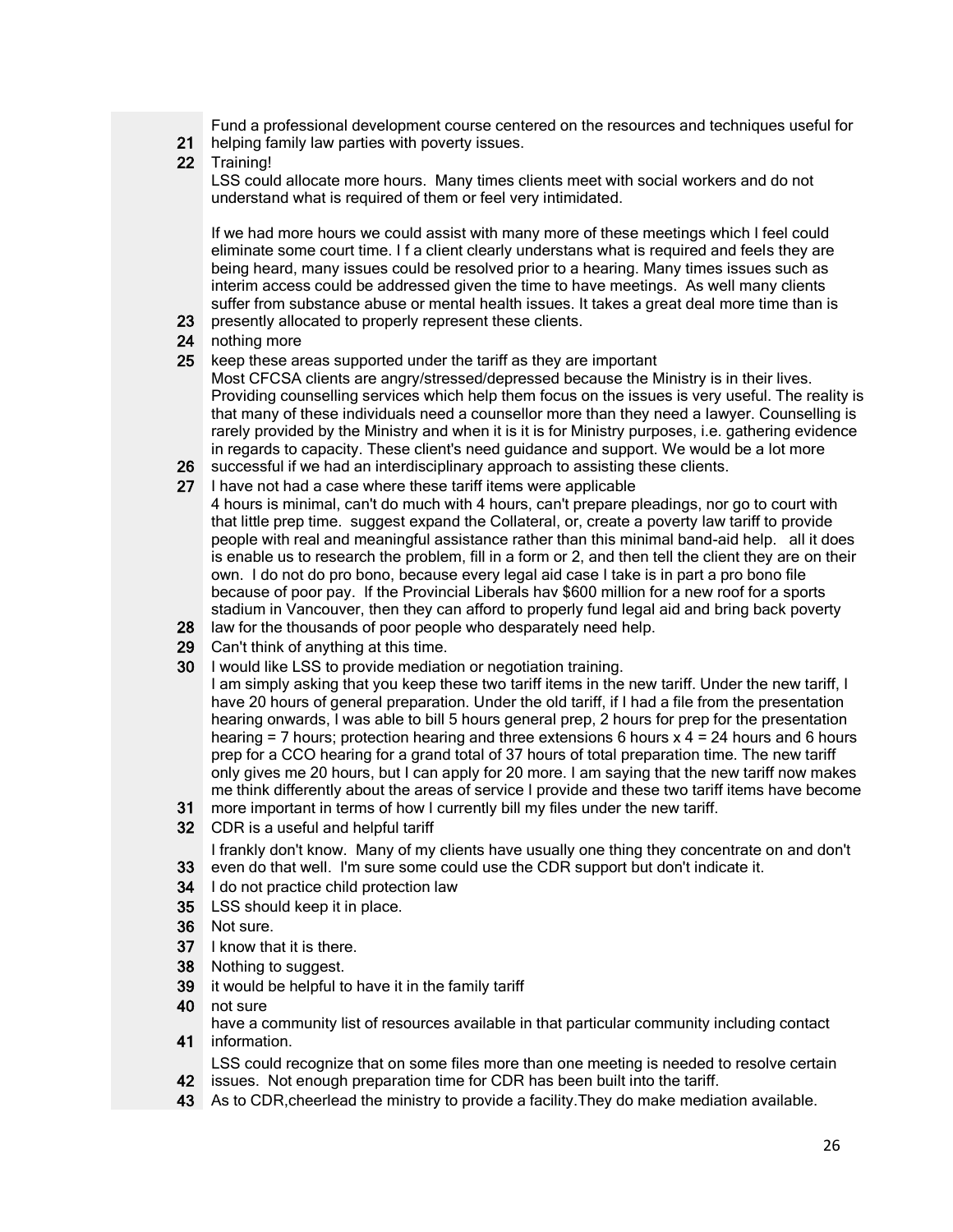- 44 Have not acted for CFCSA clients
- Recognize with specific tariff item. Every CFCSA file I have done has a an issue needing
- 45 attention through collateral resources. These files need a more holistic approach.
- 46 Be more visible educate the courts, ie Judges
- 47 Offer a referral list for persons with expertise in these non-legal areas
- 48 increase hours available as collateral issues directly impact the outcome